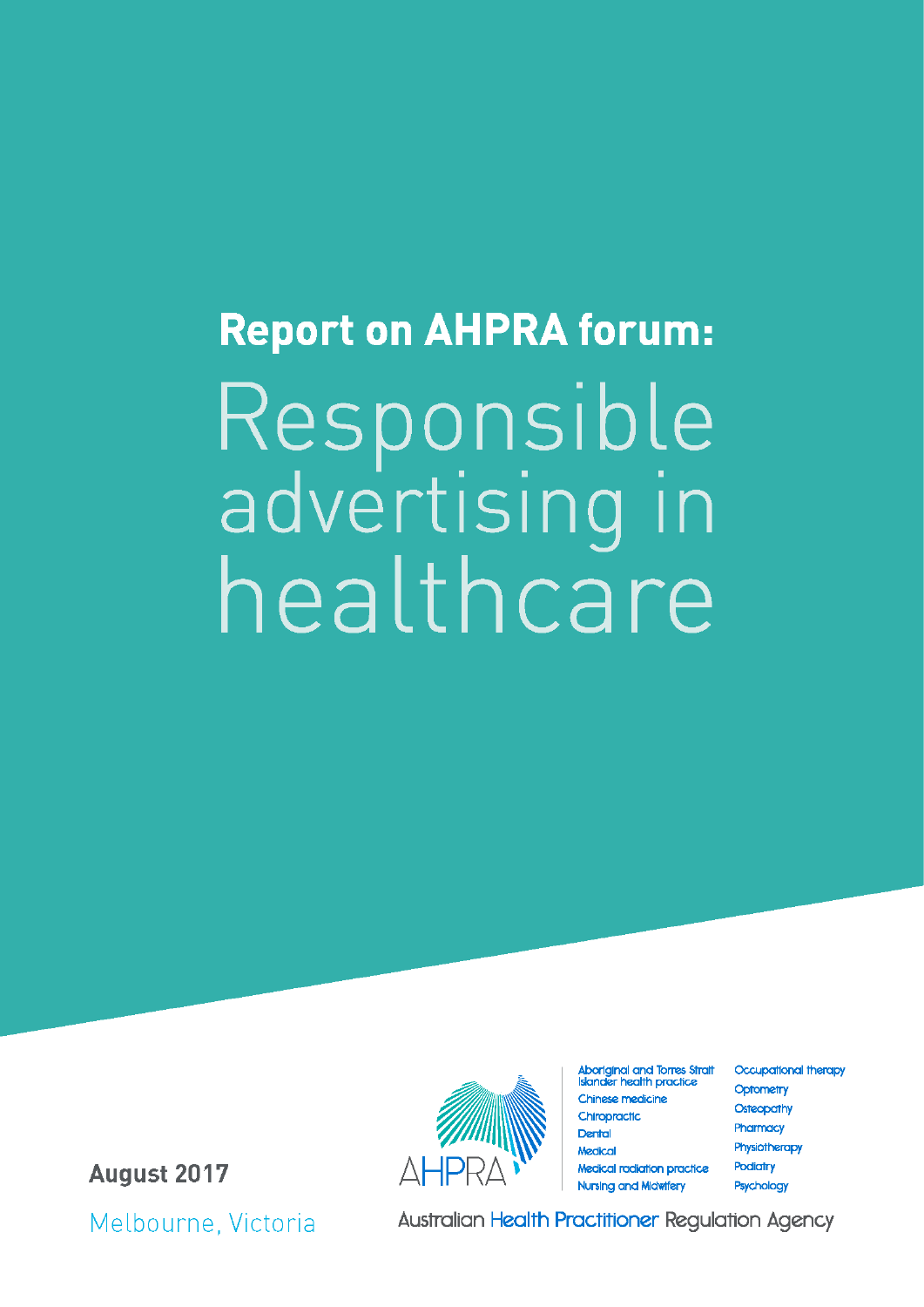# Report on the AHPRA and National Boards forum

## Report published November 2017

Responsible advertising in healthcare

# Contents

| Application when practitioners provide both regulated and unregulated health services  11 |
|-------------------------------------------------------------------------------------------|
|                                                                                           |
|                                                                                           |
|                                                                                           |
|                                                                                           |
|                                                                                           |
|                                                                                           |
|                                                                                           |
|                                                                                           |
|                                                                                           |
|                                                                                           |
|                                                                                           |
|                                                                                           |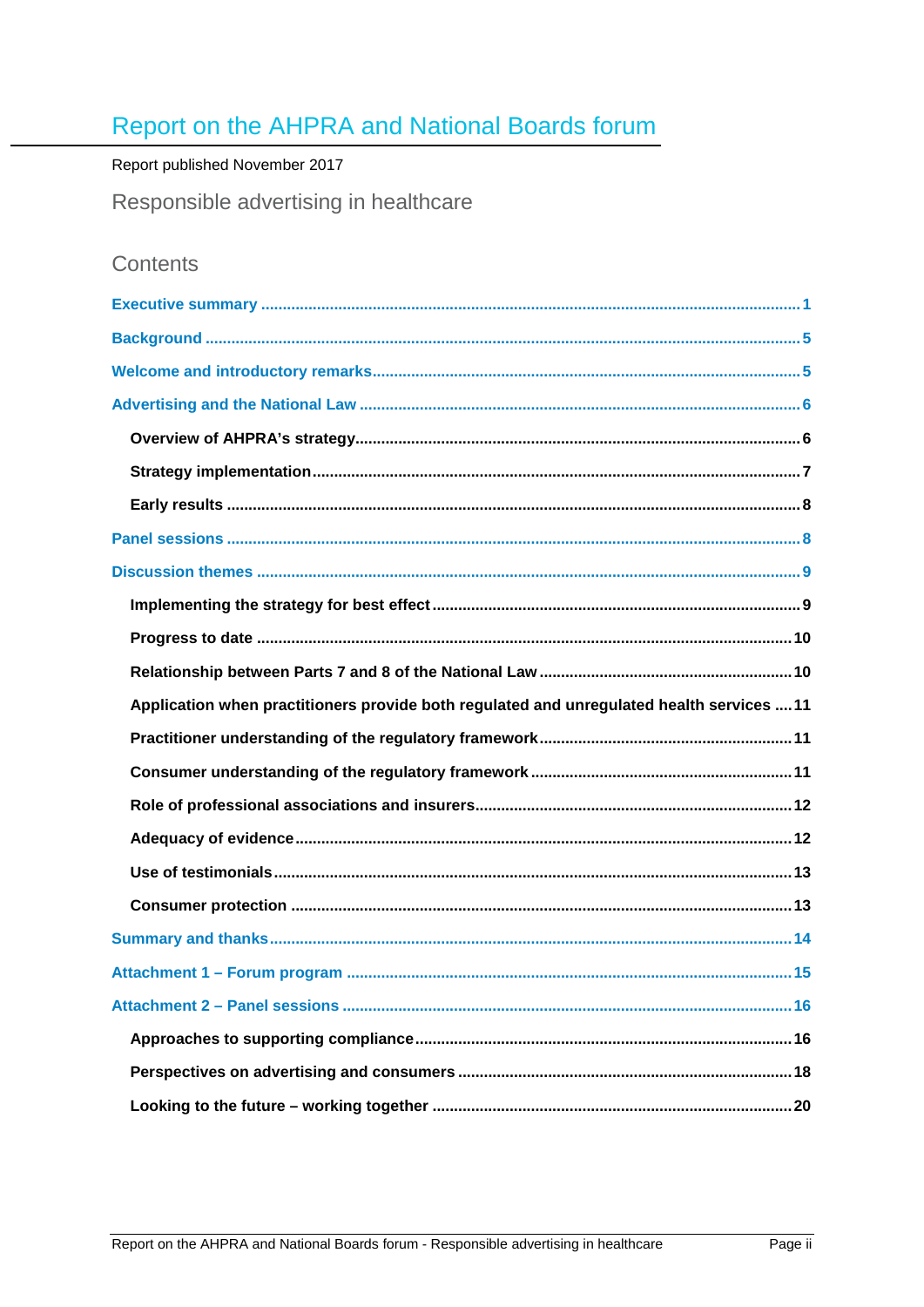### <span id="page-2-0"></span>**Executive summary**

On 9 August 2017, the Australian Health Practitioner Regulation Agency (AHPRA) hosted a forum for a broad range of stakeholders on 'Responsible advertising in healthcare' (the forum). It followed a successful forum on advertising that was jointly hosted by the Chiropractic Board of Australia and AHPRA in July 2016.

The forum enabled stakeholders to provide feedback on the early results and implementation of the AHPRA and the National Boards' *Advertising compliance and enforcement strategy for the National Scheme* (the strategy), and to raise issues and opportunities for further improvements.

The strategy was developed in response to a high number of complaints to AHPRA about advertising of regulated health services by health practitioners and other advertisers.

Section 133 of the Health Practitioner Regulation National Law, as in force in each state and territory (the National Law), sets out advertising restrictions in relation to regulated health services and is supported by *Guidelines for advertising regulated health services* (the guidelines) jointly developed by the National Boards under section 39 of the National Law. Review of the guidelines has started and AHPRA is seeking stakeholder input into the review process.

The increasingly complex regulatory environment is affected by increasing corporatisation of, and competition between, healthcare providers, together with the rapid development of advertising and online consumer review forums on social media.

AHPRA's approach to advertising compliance was explained at the forum. It has established a dedicated Advertising Compliance Team to deal with the majority of advertising complaints that are low or moderate risk. The team works closely with AHPRA's Legal Team and Policy and Communications Teams.

A combination of powers under Part 7 and Part 8 of the National Law are used to enforce advertising compliance. The Advertising Compliance Team deals with Part 8 actions arising from low to moderate risk complaints, whereas the Legal Team deals with all Part 7 actions.

The strategy is to initially educate and guide practitioners, providing resources to help compliance while reserving sanctions for serious and/or intractable non-compliance. The strategy recognises that if a health practitioner is provided with relevant information but chooses not to comply, there are grounds to propose disciplinary action in relation to their professional conduct under Part 8 of the National Law, which enables imposition of restrictions on registration without prosecution.

The weight of action taken escalates as a practitioner's non-compliance and risk to the public increases. For the most serious matters, practitioners may be referred to a panel or tribunal under Part 8. The ability to prosecute in local courts under Part 7 is reserved for appropriate cases, particularly when there is persistent non-compliance, significant risk to the public and/or significant likelihood of misleading or deceiving the public.

AHPRA has committed to publicising successful enforcement actions widely, for the purposes of education and deterrence.

Early results of implementation of the strategy, which began in late May 2017, have been encouraging. A significant proportion of practitioners under assessment are now demonstrating compliance. The establishment of the Advertising Compliance Team has enabled a timely response to complaints, resulting in a quicker turnover and assessment of matters.

The team is about to start auditing advertising of those subject to complaints to determine if the observed compliance rate is sustained. AHPRA will then report on compliance rates and outcomes of enforcement activities. Analysis of those data will inform continuing review of the strategy, identify profession-specific differences in compliance rates and inform future strategic directions and ensure sustainable change.

The forum included panel presentations and discussion on the following topics:

• Driving compliance.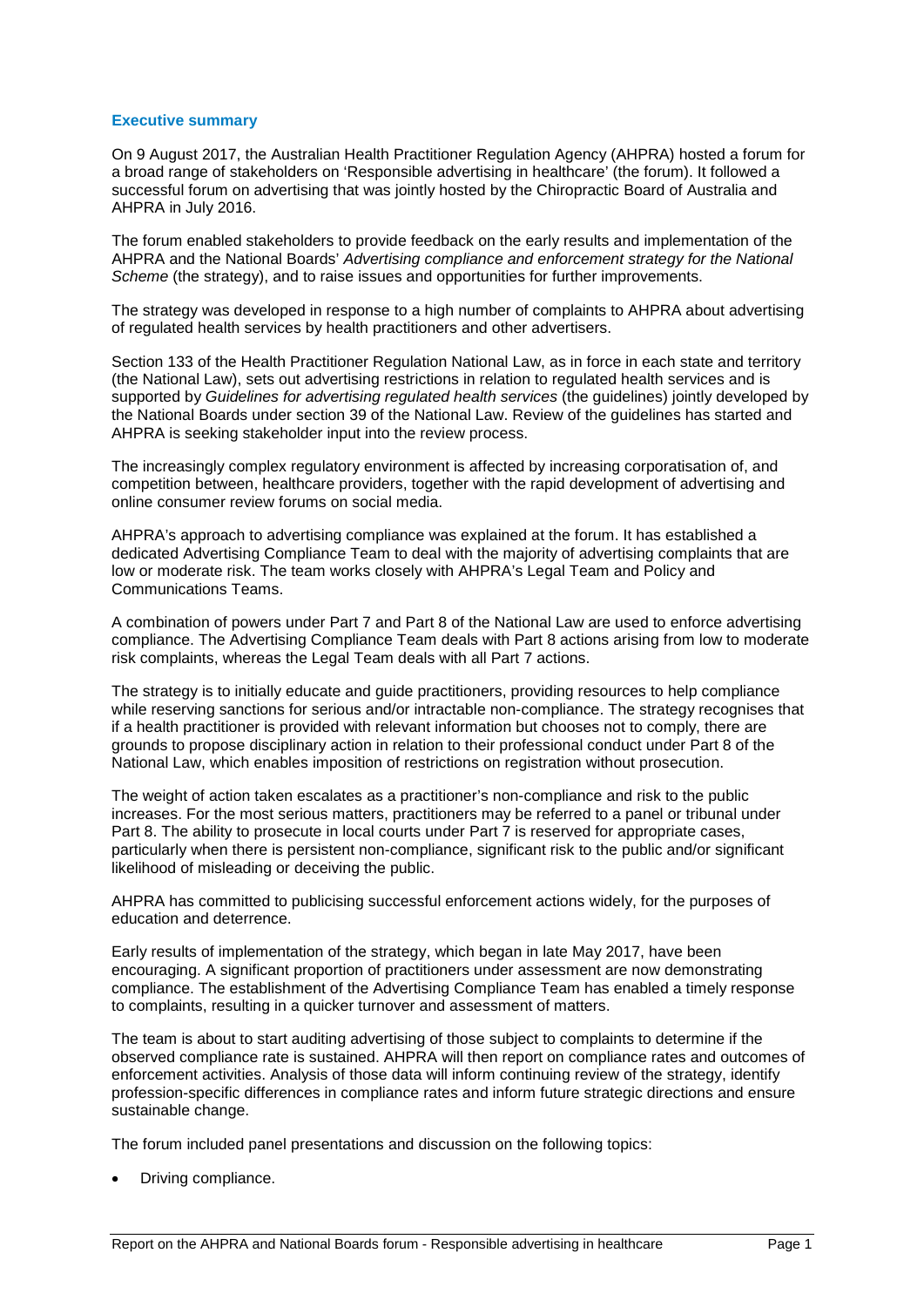- Advertising and consumers.
- Looking to the future how can we work together to ensure responsible advertising that supports good healthcare decision-making?

A number of themes, summarised below, were discussed at the forum.

### **Implementing the strategy**

Participants acknowledged the significant progress in developing the strategy, and its early success. Changes in conduct by a significant proportion of health practitioners who have been subject to complaints have been observed.

It was noted, however, that there is considerable work still to be done, with widespread advertising in at least one profession that appears to contradict explicit guidance from the relevant National Board. Concern was also expressed about the emergence of third party consumer review websites.

Participants discussed the best ways to sustainably change practitioner behaviour, including the appropriate balance between education and penalties, the need for approaches to behavioural change to be evidence-based, the opportunity to communicate the benefits of compliant advertising in terms of professional credibility and trustworthiness and the potential role of proactive audit in future in conjunction with the current approach of audits following a complaint.

The difficulty, cost and appropriateness of proactively auditing the vast number and range of printand web-based advertisements across the professions was discussed. AHPRA representatives advised that the strategy is still in its early days and the need for random or systematic audit in the absence of a complaint will continue to be considered.

AHPRA and National Board representatives reiterated their commitment to ensuring the success of the strategy. Progress will be monitored and action will continue to be taken where non-compliance is established.

### **Practitioner and consumer understanding of the regulatory framework**

Participants discussed the challenges of ensuring both practitioners and consumers understand the regulatory framework. AHPRA, National Boards, professional associations and insurers are making education and guidance material available to practitioners.

AHPRA is working on consumer understanding with its Consumer Reference Group, and also on a project with the Consumer Health Forum to understand how it best engages with vulnerable populations and how consumers can be empowered to access appropriate information.

### **Relationship between Parts 7 and 8 of the National Law**

It was confirmed that enforcement action in relation to advertising and/or providing a health service where the National Board has published relevant guidelines may be pursued through an advertising action under Part 7 and/or a professional conduct action under Part 8. There is a considerable emphasis on professional conduct pathways in the strategy, with prosecution under Part 7 reserved for the most serious and/or intractable cases.

### **Establishing an evidence base**

It was agreed that there is an opportunity for the National Boards to better communicate and educate advertisers about what constitutes acceptable evidence in relation to advertised services. National Boards have published common messages about acceptable evidence for advertising; however, this is not well understood by advertisers. AHPRA and National Boards are doing further work to make sure these messages are clearer and more accessible to practitioners.

It was noted that an evidence basis is not available for all health services and the regulatory regime supports consumer choice. Provision of services for which there is not an established evidence base may, therefore, be appropriate in certain circumstances, for example if: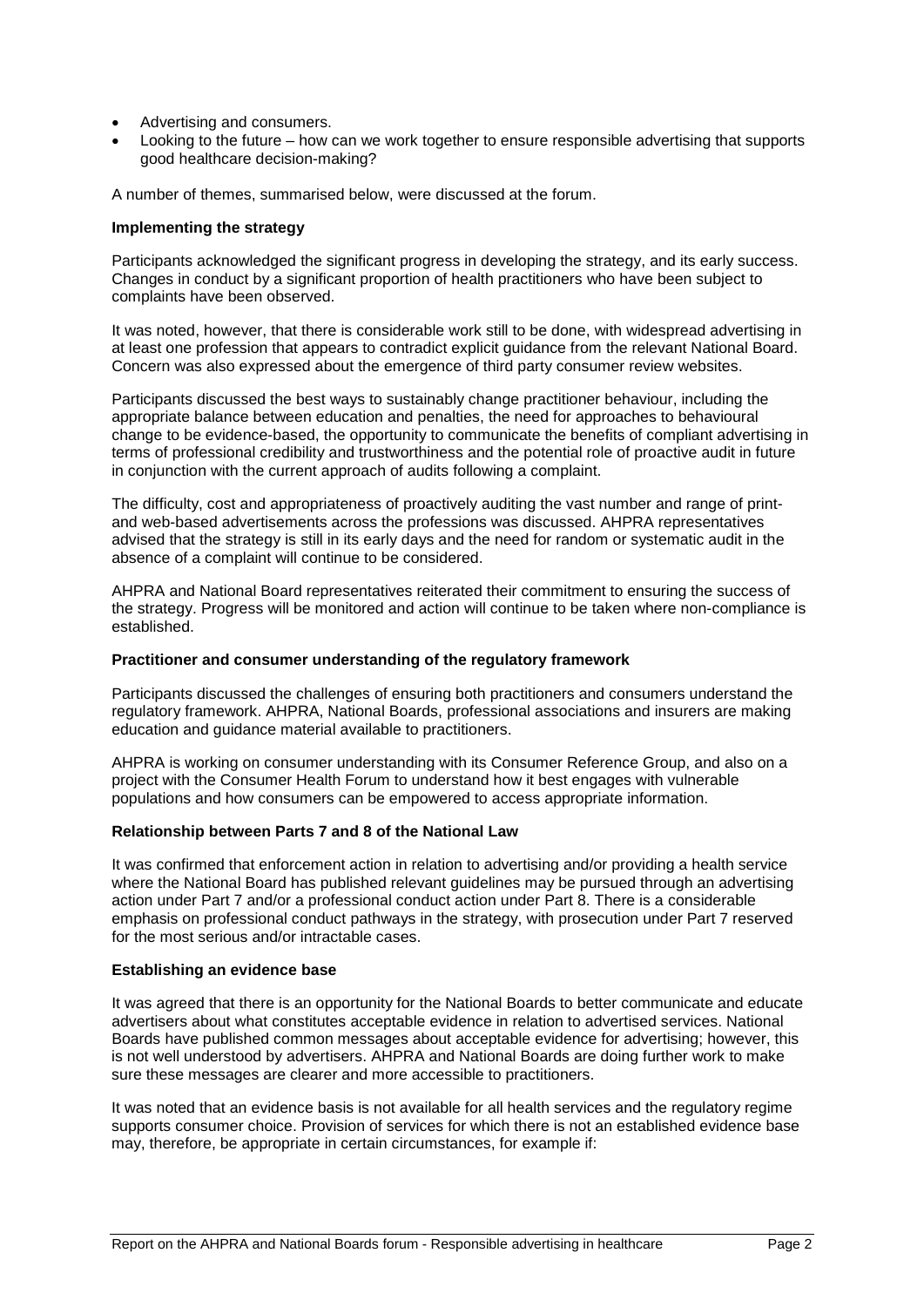- such provision accords with professional conduct standards (including providing care on the basis of clinical need, working within an appropriate scope of practice and obtaining informed consent), and
- unsubstantiated claims are not made about the efficacy, appropriateness or safety of the services.

### **Consumer protection**

Participants noted the overall low health literacy of Australian consumers. The continuing application of the *Australian Consumer Law* (ACL) across all health services, including those that are not regulated under the National Law, was also noted.

It was confirmed that the National Law does not establish mechanism for conciliation and/or to facilitate compensation for consumers who have been harmed by misleading or deceptive advertising or powers for AHPRA or National Boards to provide health support to affected consumers.

### **Next steps**

AHPRA will:

- Continue to work with the National Boards and the professions to promote compliance with the advertising requirements of the National Law, with the goal of protecting patient and public safety and supporting public access to clear and correct information.
- Continue to educate:
	- health practitioners and other advertisers of regulated health services, about the type of advertising that is problematic and AHPRA's approach to compliance, and
	- consumers about the role of AHPRA, the National Law, understanding advertising content and asking appropriate questions.
- Continue to implement a range of responses to non-compliant advertising, proportionate to the potential for harm of the conduct.
- Consider ways to communicate positively to health practitioners about concepts such as professionalism and the benefit for practitioners and patients of responsible advertising.
- Consider ways to 'close the loop' with consumer complaints which may include providing consumers with advice about other avenues for redress that are available to them.
- Following the initial evaluation of the strategy, consider whether reliance on complaints to drive compliance action is adequate, or whether the strategy may need to be supplemented with proactive auditing or other approaches.

<span id="page-4-0"></span>Participants were reminded that National Boards and AHPRA are starting to review the advertising guidelines. Broad consultation will take place in 2018. We invite participants to put forward suggestions for improvement of the guidelines.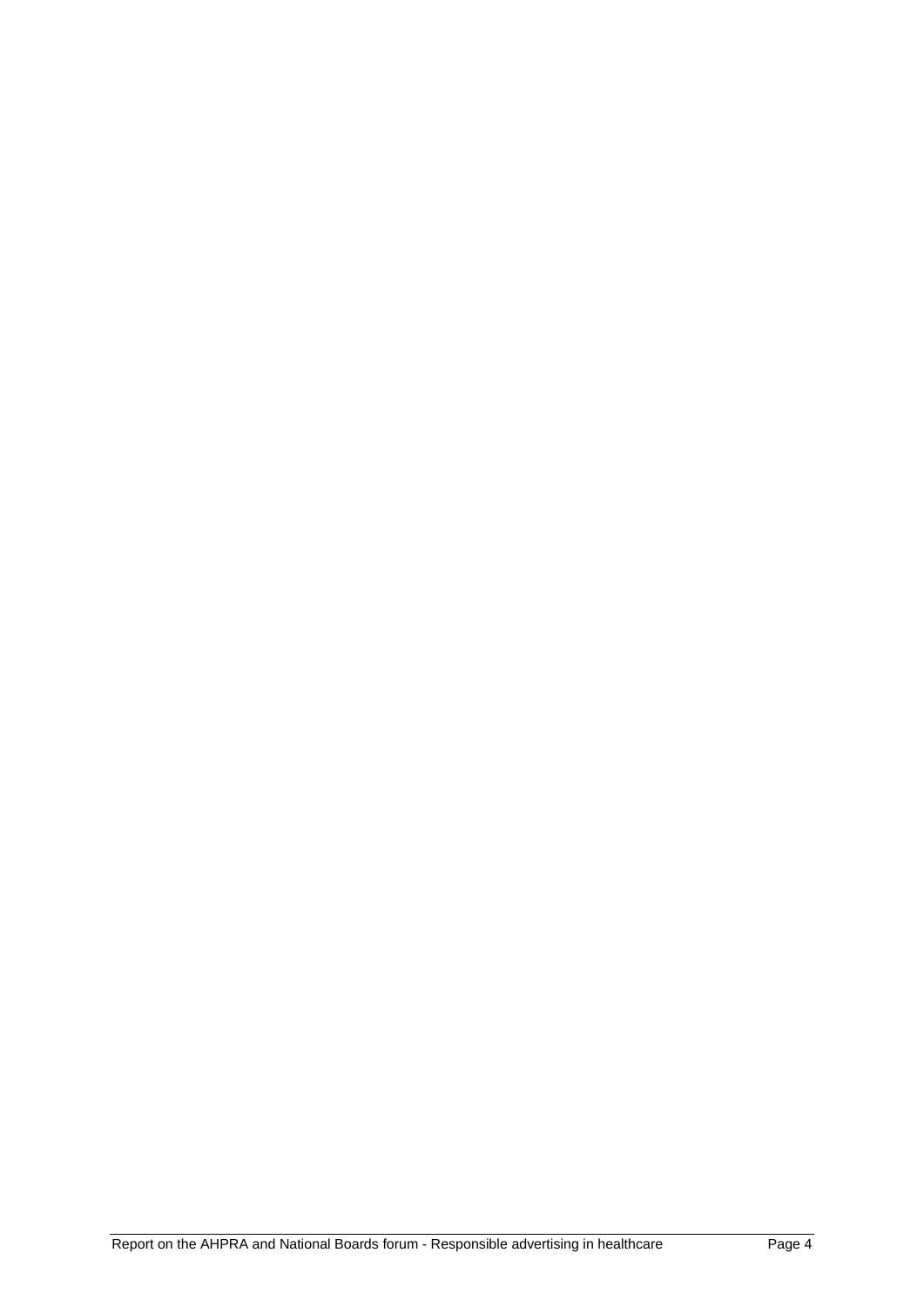### **Background**

On 9 August 2017, AHPRA hosted a forum for a broad range of stakeholders on 'Responsible advertising in healthcare'. The forum followed a successful forum on advertising that was jointly hosted by the Chiropractic Board of Australia and AHPRA in July 2016.

The purpose of the forum was to:

- continue a conversation around advertising compliance, focusing on proactive approaches and supporting voluntary compliance by those advertising regulated health services
- broaden discussion across the National Registration and Accreditation Scheme (the National Scheme) about achieving responsible advertising by all registered health practitioners
- build on AHPRA's work to support informed healthcare choices by consumers as outlined in its *Advertising compliance and enforcement strategy for the National Scheme*, and
- provide an opportunity to hear from stakeholders about their early experiences with the strategy and to explore areas for future work, including collaboration with stakeholders to support responsible advertising practices.

Forum participants came from a range of sectors and organisations including national health practitioner boards, professional associations, consumer organisations and other regulatory agencies including the Australian Competition and Consumer Commission (ACCC) and the Therapeutic Goods Administration (TGA).

The forum program is included at **Attachment 1**.

This is the report of the forum.

### <span id="page-6-0"></span>**Welcome and introductory remarks**

Mr Martin Fletcher, Chief Executive Officer (CEO) of AHPRA, and Dr John Lockwood, chairman and practitioner member of the Dental Board of Australia, welcomed participants and made some introductory remarks.

Mr Fletcher:

- Noted that responsible advertising has been an important focus of the National Scheme, with AHPRA seeking to:
	- ensure responsible advertising about regulated health services in order to keep the public safe from false or misleading claims, and
	- support public access to clear and correct information to help them make informed choices about their healthcare.
- Emphasised AHPRA's commitment to working in partnership with providers and consumers in the area of responsible advertising, with the forum presenting an opportunity for AHPRA to bring people and perspectives together, receive feedback and foster engagement in AHPRA's work.
- Announced that AHPRA had recently, for the first time, laid charges against a corporation for breaching the National Law prohibition on misleading advertising of regulated health services.

Dr Lockwood noted that:

- Australia's health ministers have affirmed the underpinning principles of, and the advertising provisions contained in, the National Law and AHPRA must work within that regulatory framework.
- Previously, legislation restricted marketing by practitioners to installing nameplates of limited size and publishing changes of address. Ensuing compliance was relatively straightforward. The legislation now allows for responsible communication about treatments to consumers.
- Many health practitioners are commercial business operators under considerable cost pressure. There are high levels of competition. Marketing is a legitimate business tool, which is part of many practitioners' business plans. Practitioners are often subject to marketing by professionals about how to improve their businesses through advertising.
- There has been huge growth in online advertising and use of social media, and new platforms and methods of delivery of messages about services.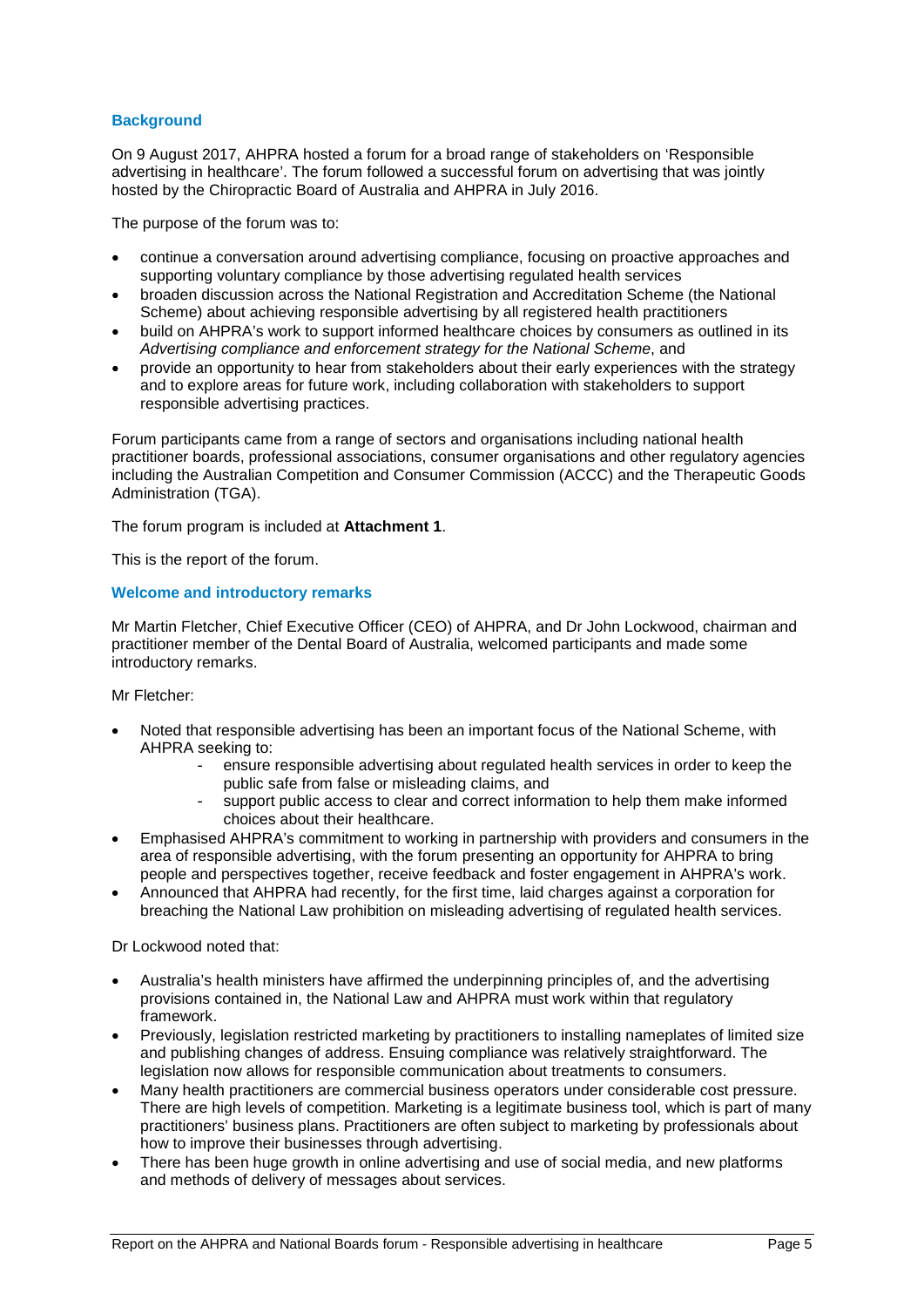- A large number of allegations of unlawful advertising have been made to AHPRA, mainly relating to advertising by health practitioners.
- The regulator needs to establish appropriate thresholds of non-compliance before taking action, and also has a preventive role.
- Some practitioners appear to view fines for unlawful advertising as a cost of business. Most are more responsible.
- Non-compliance with the advertising provisions of Part 7 of the National Law can also be addressed under the conduct provisions in Part 8. The interaction between Parts 7 and 8 is addressed in AHPRA's strategy.

### <span id="page-7-0"></span>**Advertising and the National Law**

### <span id="page-7-1"></span>**Overview of AHPRA's strategy**

Mr Chris Robertson, AHPRA's Executive Director, Strategy and Policy, discussed the operation of section 133 of the National Law (reproduced below):

### **133 Advertising**

(1) A person must not advertise a regulated health service, or a business that provides a regulated health service, in a way that—

(a) is false, misleading or deceptive or is likely to be misleading or deceptive; or

(b) offers a gift, discount or other inducement to attract a person to use the service or the business, unless the advertisement also states the terms and conditions of the offer; or

(c) uses testimonials or purported testimonials about the service or business; or

(d) creates an unreasonable expectation of beneficial treatment; or

(e) directly or indirectly encourages the indiscriminate or unnecessary use of regulated health services.

Maximum penalty—

(a) in the case of an individual—\$5,000; or

(b) in the case of a body corporate—\$10,000.

(2) A person does not commit an offence against subsection (1) merely because the person, as part of the person's business, prints or publishes an advertisement for another person.

(3) In proceedings for an offence against this section, a court may have regard to a guideline approved by a National Board about the advertising of regulated health services.

(4) In this section—

*regulated health service* means a service provided by, or usually provided by, a health practitioner.

He noted that:

- AHPRA's role is not to hinder business or be anticompetitive. Its goal is keeping the public safe. Most, but not all, practitioners share that goal.
- AHPRA's advertising and enforcement strategy is based on the following five principles:
	- risk-based<br>- targeted
	- targeted
	- proportionate
	- transparent, and
	- engaged.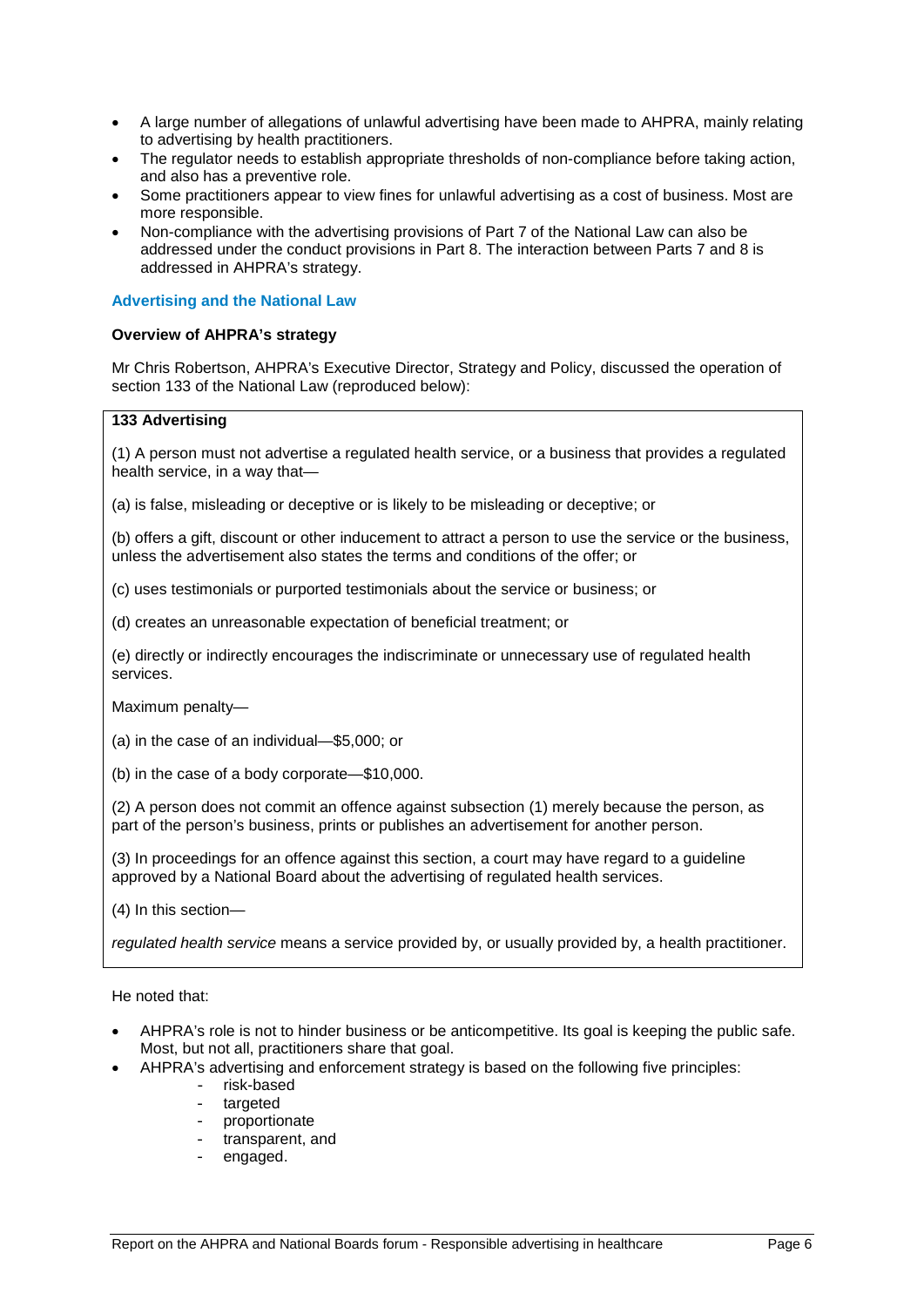- Other laws including the ACL prohibit misleading and deceptive conduct. These laws also apply to the advertising of health services, in conjunction with the National Law.
- AHPRA is very conscious of the consumer voice and recognises the importance of population health literacy. The public needs to be empowered to understand advertising content and ask appropriate questions about advertised health services. This is a key component of AHPRA's work.
- There is a close working relationship between AHPRA and the National Boards to develop high quality resources to support practitioner engagement and education. Most of those resources are available online.
- *Guidelines for advertising regulated health services* were jointly developed by the National Boards under section 39 of the National Law. Review of the guidelines has started and AHPRA seeks stakeholder input into the review process.
- <span id="page-8-1"></span>• Practitioners exhibiting more extreme examples of non-compliance with the advertising provision of the National Law have been prosecuted successfully. Prosecution outcomes have been shared with the public and other registered health practitioners, promoting a clear, collective understanding of the consequences of non-compliance. Ultimately, non-compliance and/or high risk conduct will be addressed through prosecution or tribunal action.

AHPRA's compliance and enforcement approach is illustrated in [Figure 1.](#page-8-1)



### Figure 1: AHPRA's pyramid of compliance and enforcement.

### <span id="page-8-0"></span>**Strategy implementation**

Ms Kym Ayscough, AHPRA's Executive Director, Regulatory Operations, noted that:

- The high volume of complaints received by AHPRA during 2016 led it to review its approach to compliance.
- AHPRA has established a dedicated Advertising Compliance Team, which works closely with the Legal Team and the Policy and Communications Teams.
- AHPRA's powers under Part 7 of the National Law enable it to prosecute alleged offenders in local courts, however, the approach is resource intensive and time consuming. AHPRA has decided that prosecution is not warranted in most cases where offending is lower risk. Further, the effect of a successful prosecution, while significant for the individual practitioner, is usually not significant for the broader profession.
- AHPRA's strategy is to initially educate and guide practitioners, providing resources to help compliance, while reserving sanctions for serious and/or intractable non-compliance: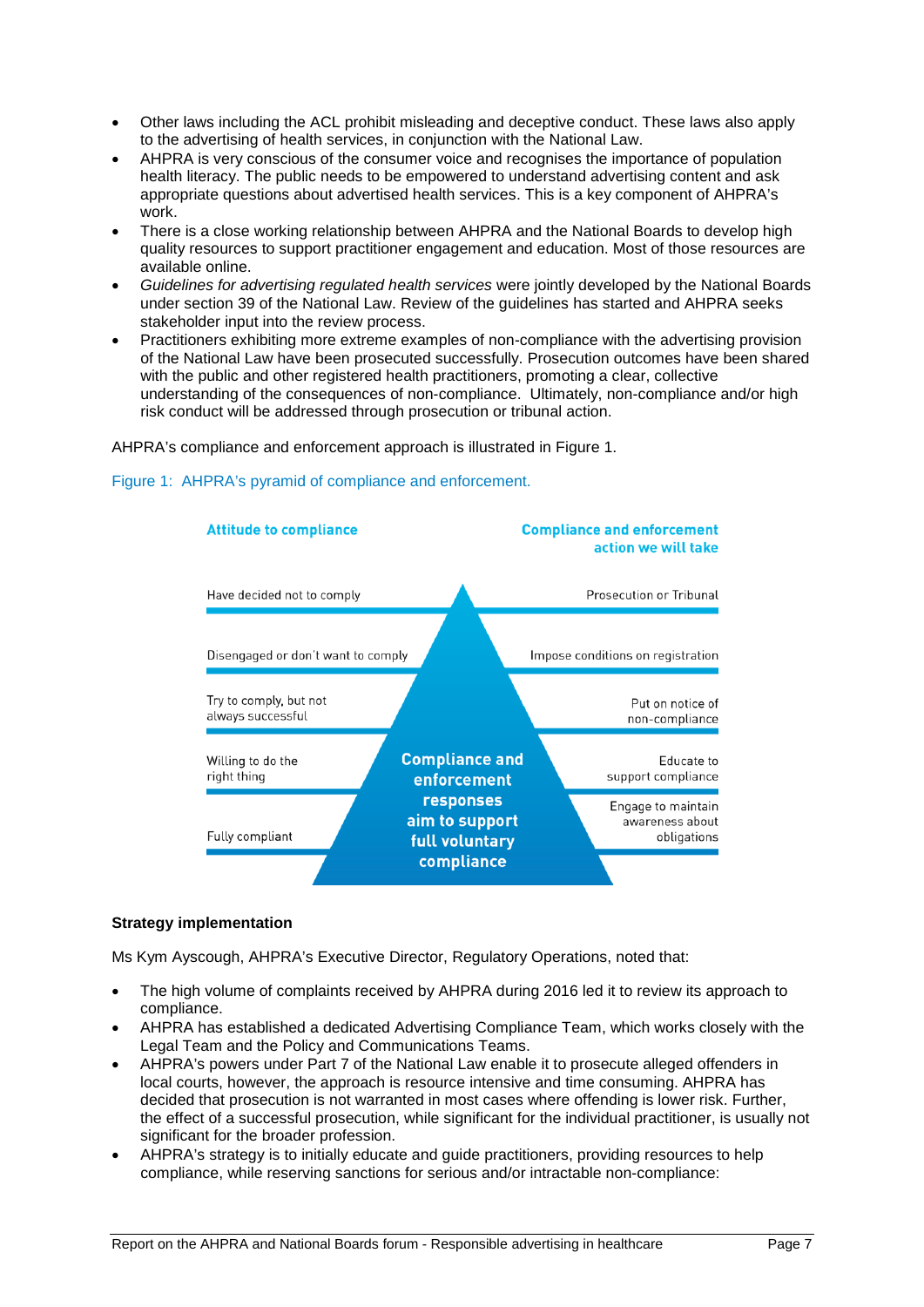- The strategy recognises that if a health practitioner is provided with relevant information but chooses not to comply, there are grounds to investigate their conduct under Part 8 of the National Law, which enables imposition of restrictions on registration without prosecution.
- The weight of action taken escalates as a practitioner's non-compliance and risk to the public increases. For the most serious matters, practitioners may be referred to a panel or tribunal under Part 8.
- The ability to prosecute in local courts under Part 7 is kept and used for appropriate cases, particularly when there is persistent non-compliance, significant risk to the public and/or significant likelihood of misleading or deceiving the public.
- Where there is a concern about breach, practitioners receive a letter that includes educational material. If a preliminary assessment of compliance is satisfactory, the case is closed. If there is an assessment of low or moderate risk, however, the complainant is notified that the matter will be followed up and the practitioner is advised of that assessment and requested to ensure compliance with the National Law by a specific date. The practitioner's advertising material is then monitored.
- If there is continuing non-compliance, a 'show cause' notice is issued and the Board considers the practitioner's response and makes a decision about imposition of restrictions on registration. If the Board imposes restrictions, the practitioner's compliance is monitored and reviewed regularly. If there is continuing non-compliance, a practitioner may be referred to a tribunal for failing to comply with conditions imposed on registration.
- A practitioner can apply to the relevant Board for removal or amendment of conditions. The Board reviews relevant material and makes a decision to not remove conditions, modify conditions or continue to apply conditions.

### <span id="page-9-0"></span>**Early results**

Ms Ayscough reported achievement of the following early results since the Advertising Compliance Team began its work in late May 2017:

- 1,397 complaints spanning 12 of the 14 professions, previously held and managed by the Legal Team, were transitioned to the Advertising Compliance Team at that time. Of those, 808 have been assessed and 308 have been assessed as compliant. Letters requesting compliance have been sent to 461 practitioners.
- It is assumed that the compliance rate of about 38 per cent in this group is because of the extensive education programs that have been implemented recently.

The establishment of the Advertising Compliance Team has enabled a timely response to complaints, resulting in a quick turnover and assessment of matters. The team is about to start auditing advertising of those subject to complaints, to determine if the observed compliance rate is sustained. AHPRA will then report on compliance rates and outcomes of enforcement activities.

Analysis of those data will inform continuing review of AHPRA's strategy, identify profession-specific differences in compliance rates and identify future strategic directions to ensure sustainable change.

### <span id="page-9-1"></span>**Panel sessions**

Panel sessions, each involving four presenters, were held on the following topics:

- Driving compliance.
- Advertising and consumers.
- Looking to the future how can we work together to ensure responsible advertising that supports good healthcare decision-making?

A summary of presentations by panel members is included at **Attachment 2**.

A number of themes, summarised below, emerged from the panel sessions and associated facilitated discussions.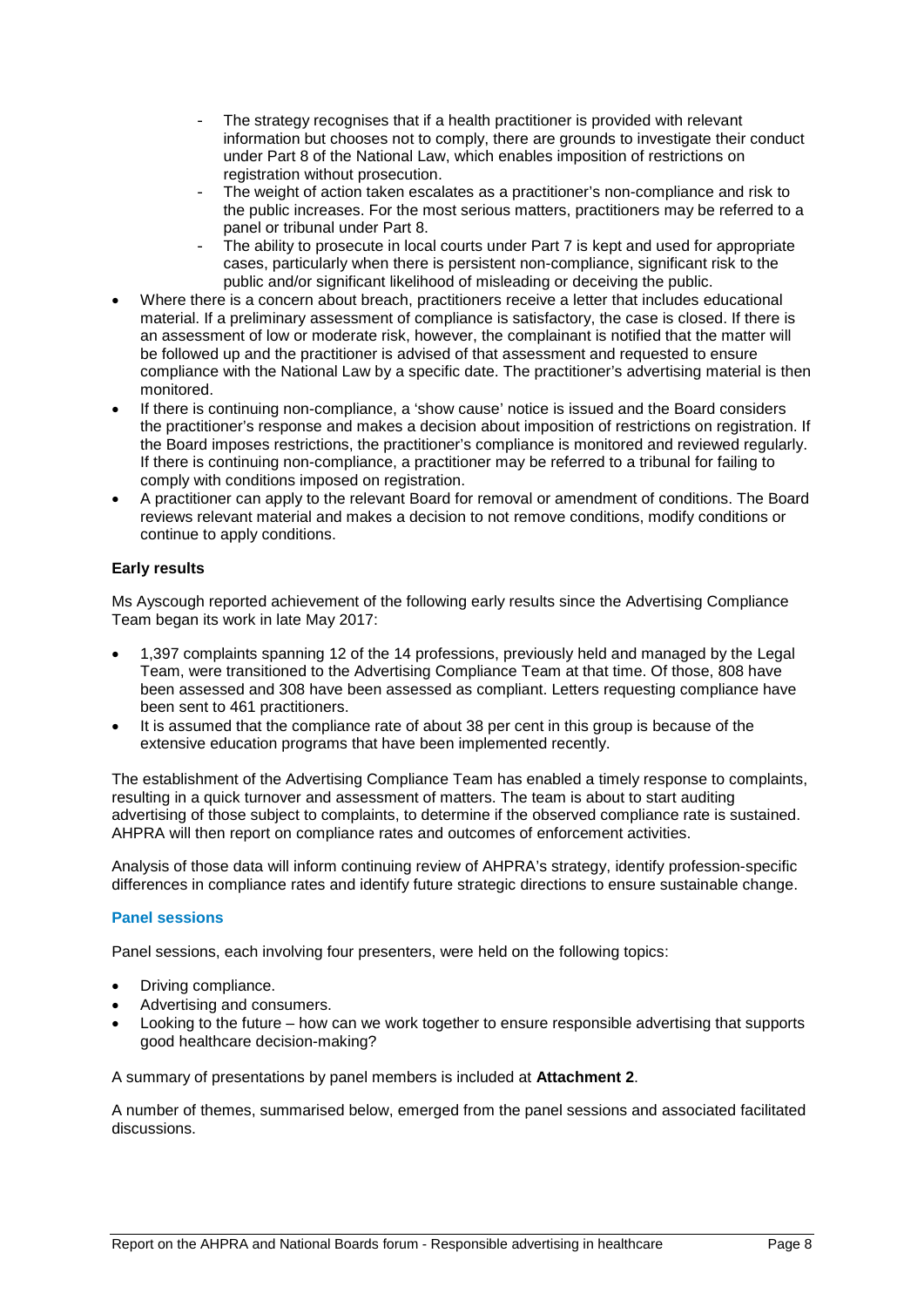### <span id="page-10-0"></span>**Discussion themes**

### <span id="page-10-1"></span>**Implementing the strategy for best effect**

Participants discussed the most effective ways of promoting and ensuring compliance with the National Law. There was discussion about the concept of 'nudges' and 'shoves'. There was some support for high penalties as general deterrence; however professional association representatives suggested the pendulum may have swung too far and some professions believe they are being unfairly targeted.

A representative from the ACCC described their agency's robust approach to enforcement when conduct is high risk or repeated. The objective is to stop the conduct.

AHPRA representatives expressed their commitment to evidence-based approaches to achieving behavioural change. It was suggested that strategies need to be multifaceted, and that demonstrating transparency and working strategically with stakeholders can be more effective than prosecuting every episode of non-compliance.

There was discussion about the standard letters that are sent to practitioners when a compliance concern is identified. Professional bodies are receiving requests for help from practitioners who receive a letter but do not understand what is wrong with their advertising. Sometimes, the professional bodies also have difficulty identifying the problem.

It was suggested that:

- practitioner understanding would be improved if examples of the alleged non-compliance were provided
- there may be benefit in an informal initial approach, by telephone, and
- natural justice requires the regulator to provide specific details of what is alleged, in the initial letter.

AHPRA representatives clarified, however, that the initial letter is intended to inform and educate, put practitioners on notice and provide generic resources to help with compliance. It is not intended to represent the start of disciplinary action. It would be inappropriate for AHPRA to provide specific particulars at that stage. Provision of examples may wrongly suggest that they are the only potential breaches. If disciplinary action is started later, specific particulars are provided and the practitioner is provided the opportunity to respond.

It was noted that AHPRA, the National Boards, the professional associations and insurers are all producing education and training material and tools to help practitioners with compliance. It was suggested that specific education should be incorporated into undergraduate curricula. Participants agreed that most health practitioners leave university with no understanding of national advertising regulations and that practitioners' poor knowledge of the advertising requirements often continues as their practices mature.

It was suggested that:

- care needs to be taken with communication, as promulgating information about general noncompliance can influence group behaviour negatively, and
- it may be beneficial to position advertising compliance in terms of gains rather than losses that is, communicating the benefits of compliant advertising to practitioners and patients in terms of professional credibility and trustworthiness.

The benefit of identifying leaders in professions to promote messages about good practice was discussed.

A number of participants suggested that proactive random or systematic audits may be more appropriate than limiting AHPRA's compliance activity to addressing complaints. It was suggested that the current compliance rate is unsatisfactory and that unannounced practice audits would ensure practitioners understood AHPRA was taking the issue seriously.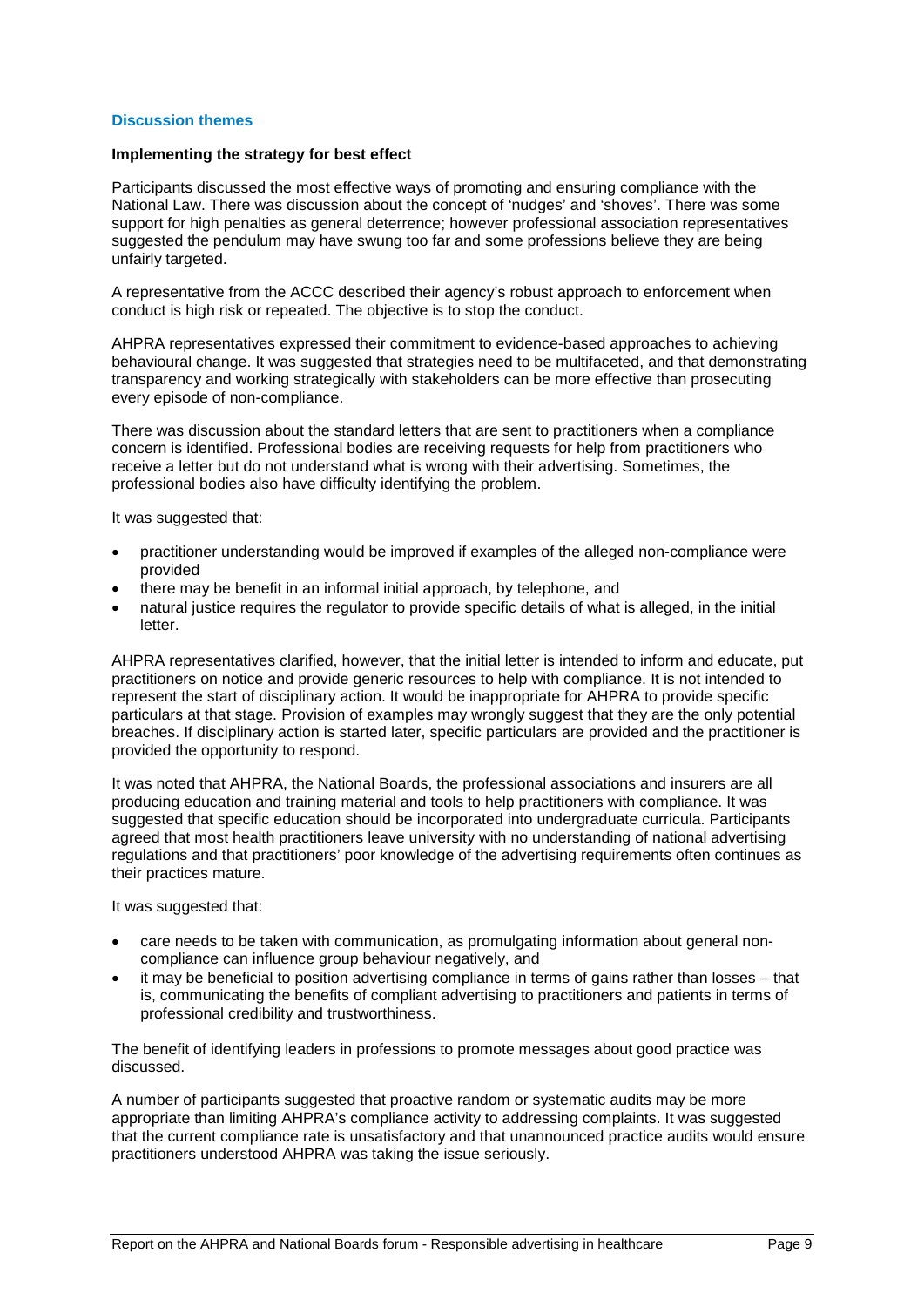AHPRA representatives confirmed that AHPRA is a risk-based regulator that reacts to notifications and complaints. Under the new strategy, AHPRA will audit advertising following a complaint but otherwise it does not audit advertising.

There was discussion about the difficulty and cost of proactively auditing the vast number and range of print and web-based advertisements across the professions and whether that would be an appropriate application of funds in a registrant-funded scheme.

It is hoped that the combination of education, training and support for practitioners, a strong enforcement approach for continuing non-compliance and active publication of the outcomes of enforcement action will be effective in sustainably changing practitioners' conduct. Early results are encouraging. AHPRA representatives advised that the effectiveness of the strategy will be monitored and the approach will be modified as needed.

The issue of addressing complaints about practitioners registered in New South Wales (NSW) that are not resolved following AHPRA's initial contact was discussed. It was noted that at this early stage in implementing the strategy, there have been no cases of escalation of non-compliance to a National Board. AHPRA has been working closely with the Health Professional Councils Authority and Health Care Complaints Commission in NSW to discuss why AHPRA sees non-compliance ultimately as a conduct matter that would be referred for consideration in that co-regulatory space.

### <span id="page-11-0"></span>**Progress to date**

Participants acknowledged the significant progress that has been made in developing a strategy and addressing complaints, and the early success of the strategy.

It was suggested, however, that despite AHPRA and the National Boards making very clear their intention to ensure compliance with section 133 of the National Law, blatant non-compliance continues in some professions.

Concern was also expressed about the emergence of third party consumer review websites. Some participants questioned the focus of AHPRA's strategy on registered practitioners, when from their perspective this type of third party advertising raises greater concern. It was agreed that third party endorsement sites are becoming more prominent but it was noted that a practitioner may not be in control of a site that promotes their services.

The relative newness of the strategy was noted and it was suggested that it would be appropriate to review compliance rates in a few months.

### <span id="page-11-1"></span>**Relationship between Parts 7 and 8 of the National Law**

Some speakers and participants suggested it is illogical that there is a ban on making unsubstantiated claims in advertisements when they believe there is not a corresponding ban on:

- making similar claims in one-on-one consultations, and/or
- providing services for which there is not an adequate evidence base.

The relationship between Parts 7 and 8 of the National Law was discussed. It was confirmed that enforcement action in relation to advertising and/or providing a health service where the relevant board has published relevant guidelines may be pursued through an advertising action under Part 7 and/or a professional conduct action under Part 8.

It was also confirmed that practitioners who make a misleading or deceptive claim in a one-on-one consultation risk professional conduct sanctions under Part 8 of the National Law.

<span id="page-11-2"></span>It was noted, however, that under the National Law, the evidence needed for therapeutic claims in advertising and the evidence to be used in clinical decision-making about particular treatments is different. A higher standard of evidence is needed to support claims made in advertising regulated health services. This is because in advertising, a statement may be easily misinterpreted or taken out of context and then become misleading. It is the overall impression created by the advertising that will be judged and, as such, it is possible for statements that are technically true to be misleading or deceptive in certain contexts.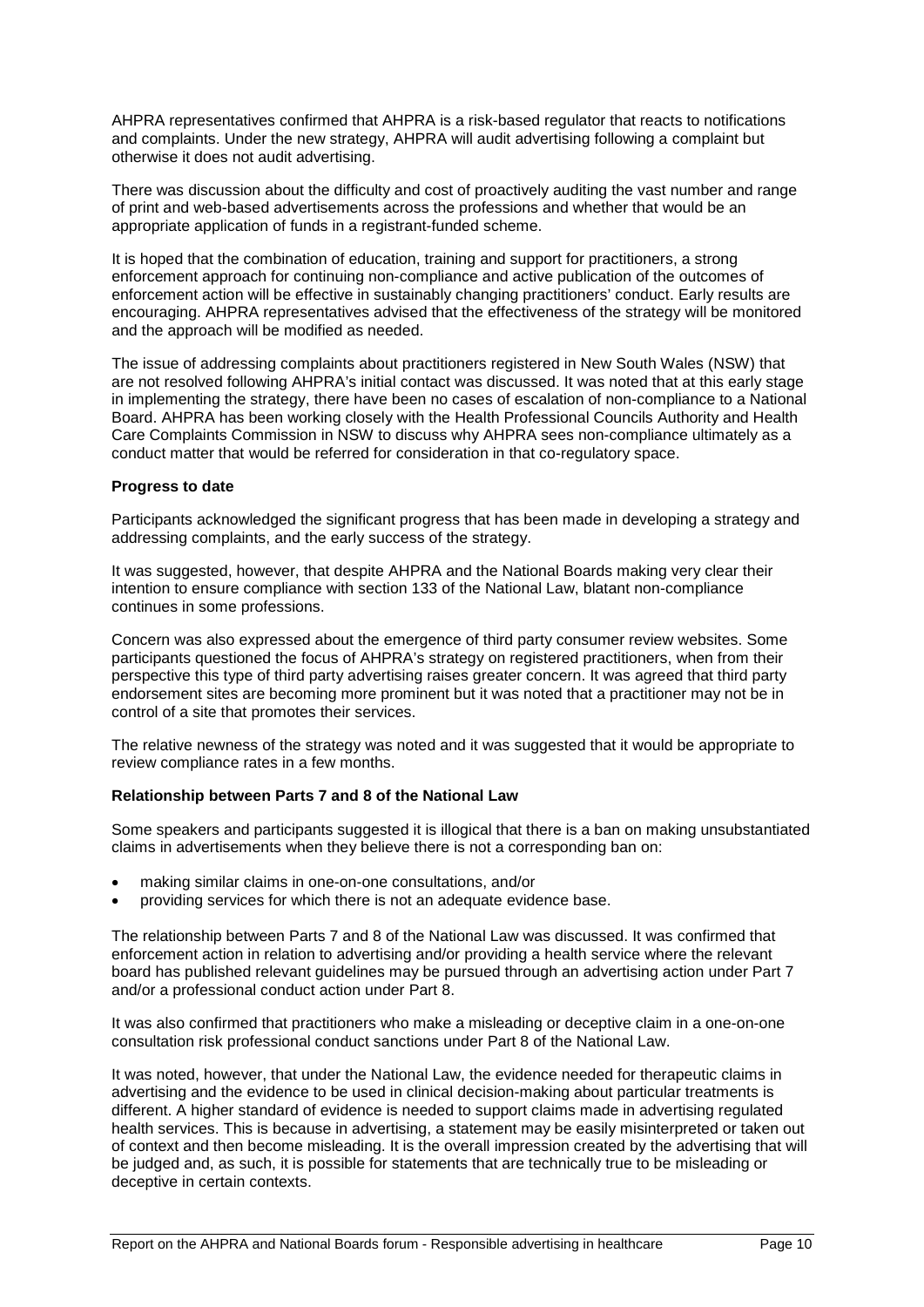### **Application when practitioners provide both regulated and unregulated health services**

The application of the advertising regulations when registered practitioners provide unregulated health services in addition to regulated health services (e.g. a Chinese medicine practitioner who also provides naturopathy services) was questioned.

The restriction on advertising in section 133 of the National Law is limited to advertising regulated health services and businesses that provide regulated health services. Regulated health services are health services provided by, or usually provided by, a registered health practitioner.

AHPRA representatives took the question on notice.

### <span id="page-12-0"></span>**Practitioner understanding of the regulatory framework**

Participants suggested that many practitioners who experience difficulties with compliance are busy business people working in highly competitive environments who have little understanding of the regulatory framework. Typically, they delegate considerable responsibility to their practice staff and are vulnerable to misinformation promulgated by providers of advertising services.

A number of professional associations are taking an active role in educating and supporting their members.

AHPRA representatives emphasised their intent to continue to develop guidance material, with a focus on providing generic examples of good, concerning and unacceptable advertising. There is a commitment to clarity about what is appropriate, and to continuing to work closely with professional associations and AHPRA's Professions Reference Group to develop mutual approaches to supporting understanding and compliance.

There was discussion about including education about the advertising regulatory framework in mandatory continuing professional development (CPD) programs for practitioners and in undergraduate training programs. Some professional associations already include relevant modules in webinar format in their mandatory CPD programs, but practitioners have discretion as to which modules they complete. It was suggested that mandating completion of a relevant CPD program may be warranted.

Some participants suggested that an excessive volume of guidance material impairs compliance.

### <span id="page-12-1"></span>**Consumer understanding of the regulatory framework**

Participants suggested that:

- consumers lack knowledge that health services are 'services' regulated by the ACL
- some health practitioners may misrepresent to consumers that the ACL does not apply to healthcare, particularly in relation to Medicare-funded services, and
- AHPRA's direct interaction with consumers needs to be strengthened. AHPRA should advertise on television and provide tools to support consumers to ask appropriate questions of health service providers.

It was agreed that it would be desirable to improve consumer awareness, although AHPRA representatives raised concerns about the cost and effectiveness of a substantial consumer support campaign. They agreed that AHPRA has a role in publicising information about its role and the applicable laws and regulations. AHPRA works closely with a Consumer Reference Group to understand consumer awareness and issues for consumers, and is also working with the Consumers Health Forum to understand how it best engages with vulnerable populations and how consumers can be empowered to access appropriate information.

<span id="page-12-2"></span>It was noted that the ACCC issues publications to consumers about how to identify misleading advertising, and that it might be desirable to issue a publication in association with AHPRA.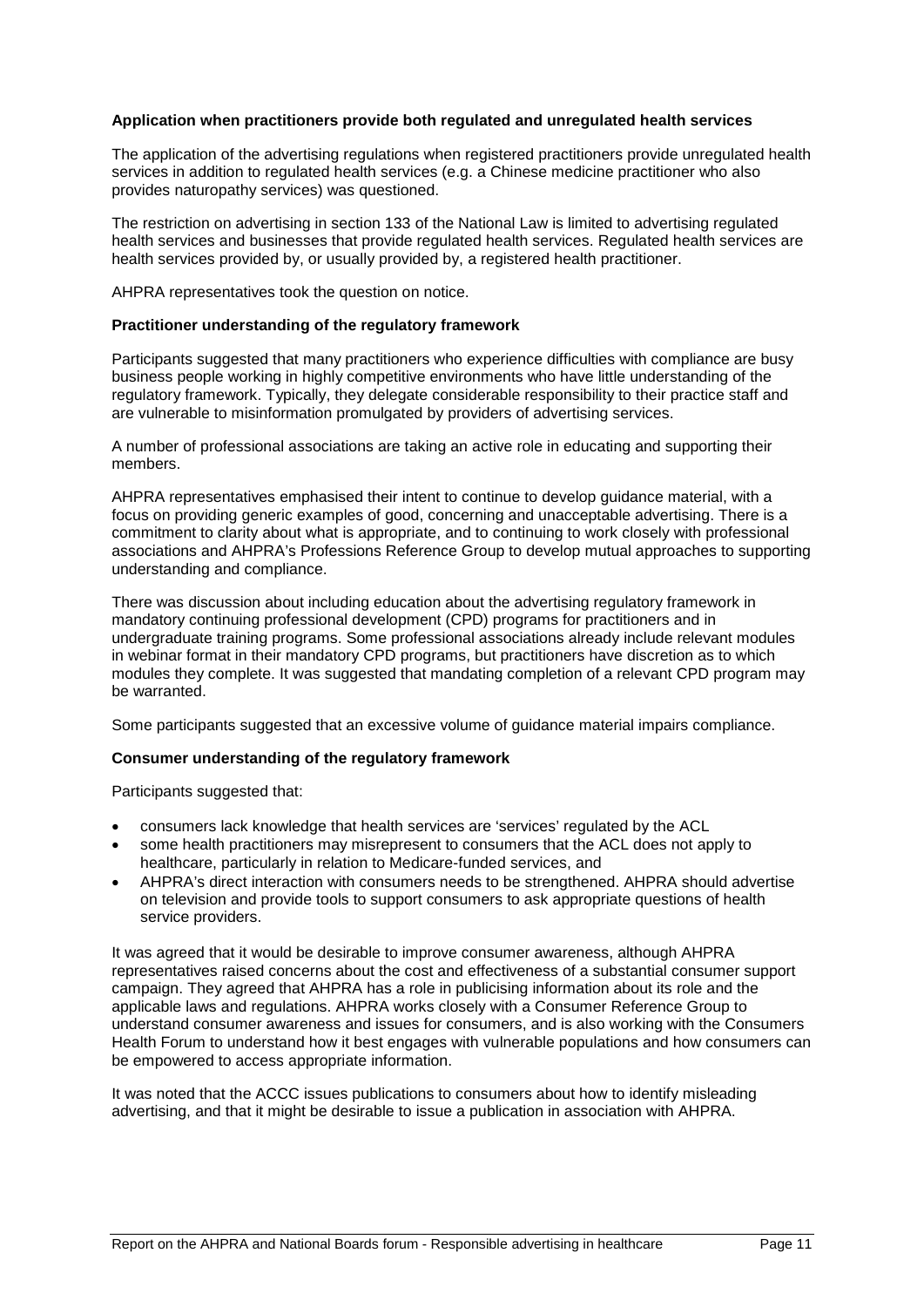### **Role of professional associations and insurers**

Professional association representatives described their active roles in educating their members, supporting good practice and providing individual support to practitioners whose advertising practice is questioned by AHPRA.

It was suggested that:

- there is an ongoing role for the professions in reviewing and shaping culture
- similar to the approach in the 'Choosing Wisely' campaign<sup>[1](#page-13-1)</sup>, the professions should be reflecting on what they are telling consumers that is not true and what they can do about it, and
- the professions, as much or more than the regulator, have a key role in addressing cultural and academic problems in their ranks.

It was noted that AHPRA refers practitioners about whom there is a compliance concern to their professional associations for support and guidance.

Professional indemnity insurance (PII) representatives reported that they investigate recurring themes in claims, but do not see it as their role to audit members' advertising. They use claims intelligence to provide tools for insured members to self-identify poor practices. Their role is mainly at inception and renewal of cover. It was suggested that policy coverage could be jeopardised by an ongoing and deliberate breach.

### <span id="page-13-0"></span>**Adequacy of evidence**

It was suggested that there are different interpretations of the term 'evidence base'. The difficulty of identifying the evidence for some services and determining whether the information is from a reputable source was discussed. It was suggested, however, that there is good academic agreement on what type of evidence is acceptable, which needs to be better communicated to the professions.

There is an opportunity for the National Boards to reinforce the common messages published about what constitutes acceptable evidence and look at what further education activities are needed to improve understanding of the evidence base for therapeutic claims.

In relation to the standard of evidence needed to make certain claims, the TGA's reforms to the regulatory framework for over-the-counter medicines, in which various levels of evidence are required depending on the level of risk, were referred to. The consistency (and, therefore, clarity to consumers and practitioners) of the various regulators' approaches to defining what constitutes 'evidence' was discussed. AHPRA representatives responded by highlighting AHPRA's commitment to understanding other regulators' regimes and achieving consistency where possible, recognising the different regulatory models that underpin each regimen. The work of the Consumer Health Regulators Group of which AHPRA is a member (with the ACCC and TGA) is an example of this.

It was suggested that investment in data and digital capture is needed to support development of a reliable evidence base. It was noted that an evidence basis is not available for all health services and the regulatory regime supports consumer choice. Provision of services for which there is not an established evidence base may, therefore, be appropriate in certain circumstances, for example if:

- such provision accords with professional conduct standards (including providing care on the basis of clinical need, working within an appropriate scope of practice and obtaining informed consent), and
- unsubstantiated claims are not made about the efficacy, appropriateness or safety of the services.

<span id="page-13-1"></span> <sup>1</sup> Choosing Wisely Australia® is an initiative that brings the healthcare community together to improve the quality of healthcare through considering tests, treatments, and procedures where evidence shows they provide no benefit or, in some cases, lead to harm. Led by Australia's colleges and professional societies and facilitated by NPS MedicineWise, Choosing Wisely Australia challenges the way we think about healthcare, questioning the notion 'more is always better'. Se[e www.choosingwisely.org.au/home#clinicians.](file://meerkat/AHPRA_National/Communications%20team/Projects/advertising/Advertising%20forum%20August%202017/advertising%20report%20and%20news%20item/www.choosingwisely.org.au/home)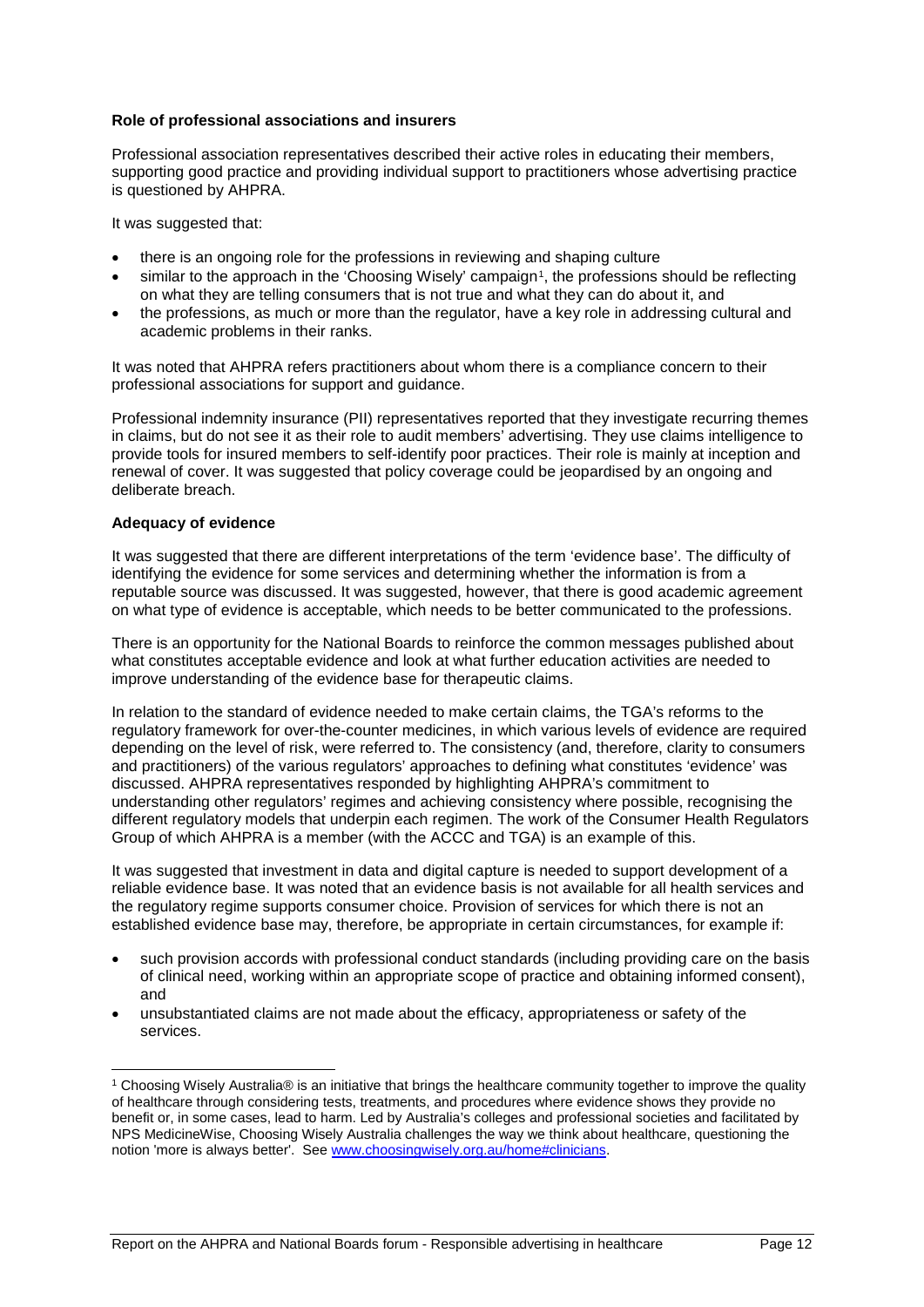### <span id="page-14-0"></span>**Use of testimonials**

AHPRA representatives were asked for their views on health insurers using websites to publish consumer ratings of outcomes (not necessarily with evidence) and to discuss the quality of service consumers can expect. They responded that the National Law is not about quashing community debate or stopping people building community or sharing information. However, if practitioners control the information they must ensure it complies with the National Law. AHPRA also works with other regulators when the conduct may be systemic in nature.

It was suggested that testimonials are a reality of contemporary life and that a contemporary definition of the problem and an effective approach to dealing with it are needed. Some participants emphasised, however, the harm caused by testimonials and the need to maintain a very robust regulatory approach.

### <span id="page-14-1"></span>**Consumer protection**

Participants highlighted the vulnerability of consumers and the need for regulators to provide high levels of consumer protection. The low health literacy of Australian consumers, with fewer than 40 per cent having adequate levels, was noted. The particular vulnerability of families with children with chronic conditions, and the serious consequences of any delay in evidence-based treatment for some patient groups (e.g. children with autism and for people with cancer) were discussed.

It was noted that AHPRA is an active participant with the ACCC and the TGA, in the Consumer Health Regulators Group, sharing information and work on how regulators can support consumers.

There was discussion about a perceived 'uneven playing field' between regulated and unregulated practitioners, which affects consumers. It was noted that regulatory arrangements for the unregistered health professions were examined by Australian health ministers as part of a review conducted between 2010 and 2015.

Following a Ministerial Council decision of 17 April 2015 to implement a national code of conduct for healthcare workers, a number of states and territories have enacted 'code regulation' regimes.

Participants were advised that in NSW the Health Care Complaints Commission can address complaints about unregulated practitioners and can hear complaints from people who are not patients, although there are some resource challenges.

The applicability of non-health-specific legislation (including the ACL) to all health practitioners who deliver services, regardless of their registration status, was also emphasised, although it was noted that some specific provisions of the National Law are very helpful additions to the ACL.

ACCC representatives emphasised that both regulated and unregulated practitioners are subject to section 29 of the ACL. Conduct and omission can both amount to representation and failure to give a full account of a service can be misleading. The ACCC receives complaints about both regulated and unregulated practitioners and works with AHPRA to ensure a coordinated approach, although if AHPRA has power to deal with a complaint the ACCC generally vacates the field.

It was noted that penalties for breach of section 133 of the National Law are extremely low compared to those available to the ACCC.

The need for financial restitution for consumers who have been induced to pay for unnecessary, ineffective and/or harmful services, and help for consumers who have suffered harm as a result of inappropriate advertising, was raised.

It was confirmed that the National Law does not establish mechanism for conciliation and/or to facilitate compensation for consumers who have been harmed by misleading or deceptive advertising, or powers for National Boards to provide health support to affected consumers.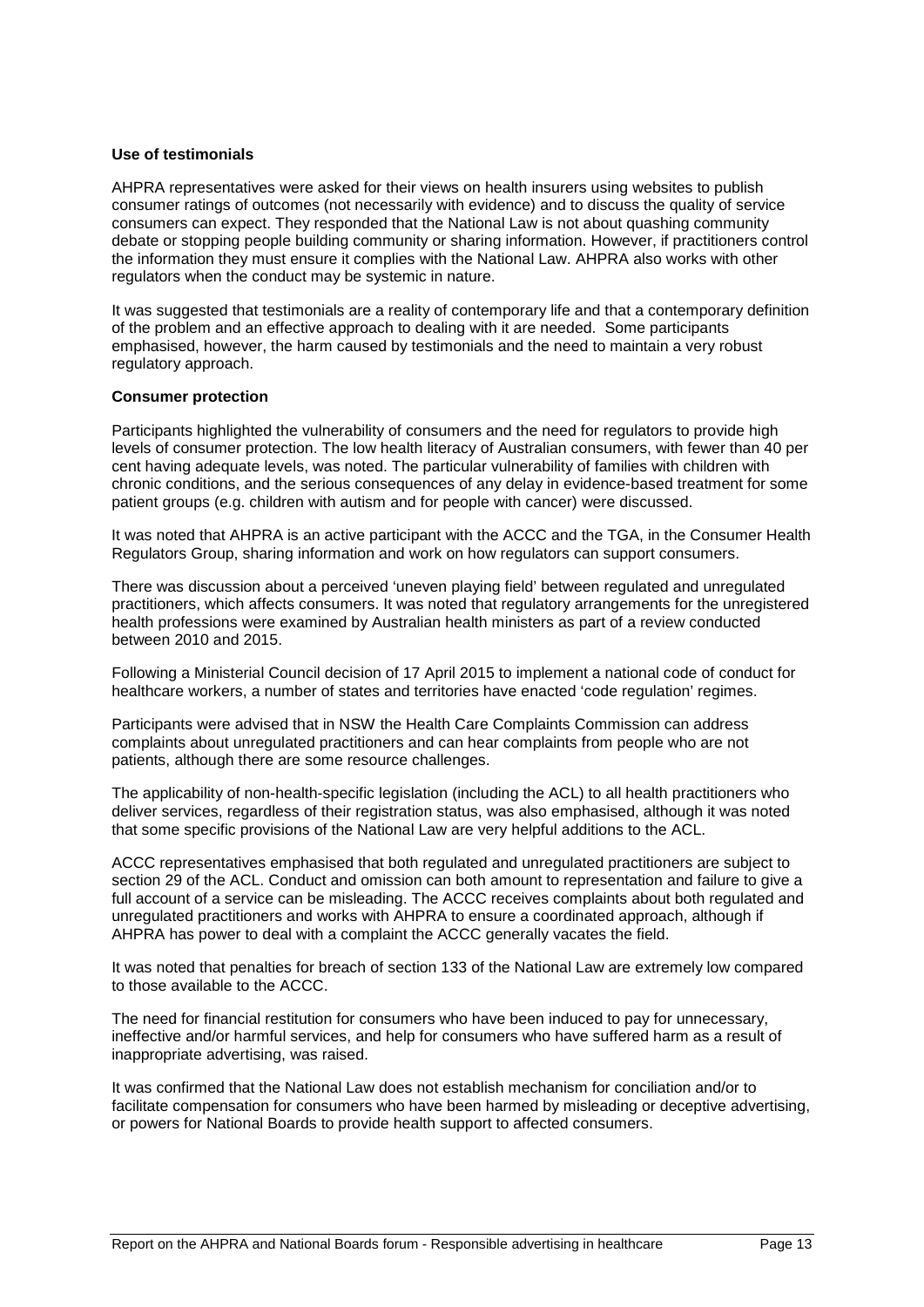### <span id="page-15-0"></span>**Summary and thanks**

Mr Michael Gorton AM, Chair of the Agency Management Committee, thanked participants on behalf of AHPRA, emphasising:

- AHPRA's core goal of patient and public safety
- AHPRA's concern about both advertising and practice
- misleading information and inappropriate treatment create harm and stress and may be unethical
- the advertising provisions in the National Law are not new. They have existed in consumer law and in codes of the various regulatory boards for decades
- a risk-based approach needs a range of strategies that are proportionate to the potential for harm of the conduct
- there are many disruptors in the modern world including corporatisation of health, social media, changed management of complaints and the work of organisations such as Friends of Science in Medicine (FOSM), which has contributed to AHPRA adopting a different approach
- there is a need to 'close the loop' with consumer complaints which may include providing consumers with advice about other avenues available to them
- AHPRA also needs to be clearer with health practitioners about the type of advertising that is problematic. Fundamentally, however, practitioners' responsibility is to tell the truth, not make claims they cannot live up to and not engage in unethical practices
- there is evidence that the strategy is working with chiropractors, who are demonstrating a higher compliance rate than other professions, supporting the risk pyramid approach adopted by AHPRA
- AHPRA will need to consider whether reliance on complaints is sufficient in its risk-based approach and will look at random audits as part of that, and
- there is merit in a more positive approach based on concepts of professionalism and benefit for practitioners and patients.

Dr Charles Flynn, Chair of the Physiotherapy Board of Australia, made some summary and closing remarks on behalf of the National Boards, noting:

- immense changes in communications
- the difficulties AHPRA and the National Boards have faced in advertising, and
- the importance of hearing from consumers.

He noted a number of key themes, including:

- continued input from consumers
- work on health literacy, and
- an opportunity for associations to work more closely with AHPRA and their members.

He thanked presenters and participants, and confirmed that AHPRA and the National Boards are keen to continue to hear stakeholder feedback. Discussion and feedback from the forum will be carefully considered and fed into evaluating strategies and the review of the advertising guidelines.

Participants were reminded that National Boards and AHPRA are starting to review the advertising guidelines. Broad consultation will take place in 2018. We invite participants to put forward suggestions for improvement of the guidelines.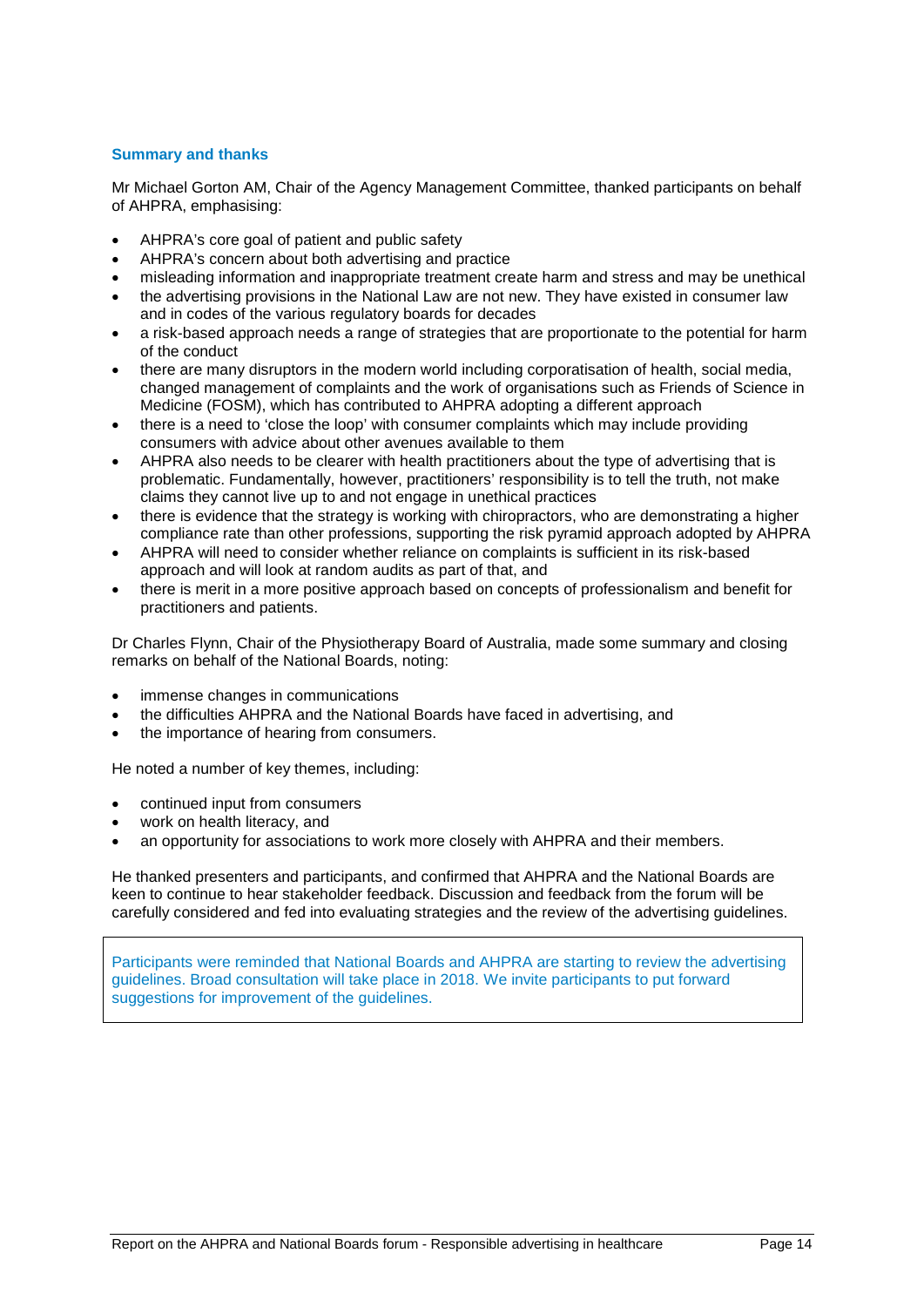### **Attachment 1 – Forum program Responsible advertising in healthcare forum program Forum date:** 9 August 2017 **Forum venue: Park Royal Hotel** Melbourne Airport **Purpose:** The purpose of this forum is to: • continue a conversation around advertising compliance, focusing on proactive approaches and supporting voluntary compliance by those advertising regulated health services • broaden discussion across the National Scheme about achieving responsible advertising by all registered health practitioners • build on our work to support informed healthcare choices by consumers as outlined in our [Advertising compliance and enforcement strategy for the](http://www.ahpra.gov.au/Publications/Advertising-resources/Legislation-guidelines.aspx)  [National Scheme,](http://www.ahpra.gov.au/Publications/Advertising-resources/Legislation-guidelines.aspx) and • provide an opportunity to hear from stakeholders about their early experiences with the strategy and to explore areas for future work, including collaboration with stakeholders to support responsible advertising practices. **Facilitator** – Dr Heather Wellington **Agenda 09.45 – 10.00 Registration 10.00 – 10.10 Welcome and introduction**  Mr Martin Fletcher – CEO, AHPRA Dr John Lockwood AM – Chair, Dental Board of Australia **10.10 – 11.00 Presentation:** *Advertising and the National Law* Mr Chris Robertson – Executive Director, Strategy and Policy, AHPRA Ms Kym Ayscough – Executive Director, Regulatory Operations, AHPRA **11.00 – 11.50 Panel presentations:** *Driving compliance*  **Panel members:** ▪ Dr Wayne Minter AM – Chair, Chiropractic Board of Australia ▪ Mr Bernard Rupasinghe – Policy Manager, Chiropractors' **12.30 – 1.00**

|                   | Mr Antony Nicholas - CEO, Osteopathy Australia                                                                                                             |
|-------------------|------------------------------------------------------------------------------------------------------------------------------------------------------------|
|                   | Mr Rhett Clayton - National Liability Claims Manager, Guild<br>Insurance                                                                                   |
| $11.50 - 12.30$   | Panel presentations: Advertising and consumers<br><b>Panel members:</b>                                                                                    |
|                   | Mr Paul Zawa - General Manager Victoria and Tasmania<br>Enforcement, Enforcement Division, Australian Competition and<br><b>Consumer Commission (ACCC)</b> |
|                   | Ms Anita Rivera - National Director Communications, AHPRA                                                                                                  |
|                   | Professor John Dwyer AO - Founding President, Friends of<br>٠<br>Science in Medicine                                                                       |
|                   | Ms Jennifer Morris – Member, AHPRA's Community Reference<br>Group                                                                                          |
| $12.30 -$<br>1.00 | Lunch                                                                                                                                                      |
| $1.00 - 1.50$     | Facilitated panel discussion: Looking to the future - how can                                                                                              |
|                   | we work together, to ensure responsible advertising that<br>supports good healthcare decision-making?<br><b>Panel members:</b>                             |
|                   | Mr Paul Zawa - General Manager Victoria and Tasmania<br>Enforcement, Enforcement Division, ACCC                                                            |
|                   | Ms Eithne Irving - Deputy CEO, Australian Dental Association<br>٠                                                                                          |
|                   | Dr David Graham - Community member, Chinese Medicine<br>٠<br>Board of Australia                                                                            |
|                   | Mr Pio Cesarin - Assistant Secretary Regulatory Practice,<br>Education and Compliance Branch, Therapeutic Goods<br>Administration (TGA)                    |
|                   | Ms Helen Townley - National Director Policy and Accreditation,<br>٠<br><b>AHPRA</b>                                                                        |
| $1.50 - 2.00$     | <b>Closing remarks</b><br>Mr Michael Gorton AM - Chair, Agency Management Committee for<br><b>AHPRA</b>                                                    |
|                   | Dr Charles Flynn - Chair, Physiotherapy Board of Australia                                                                                                 |

<span id="page-16-0"></span>Association of Australia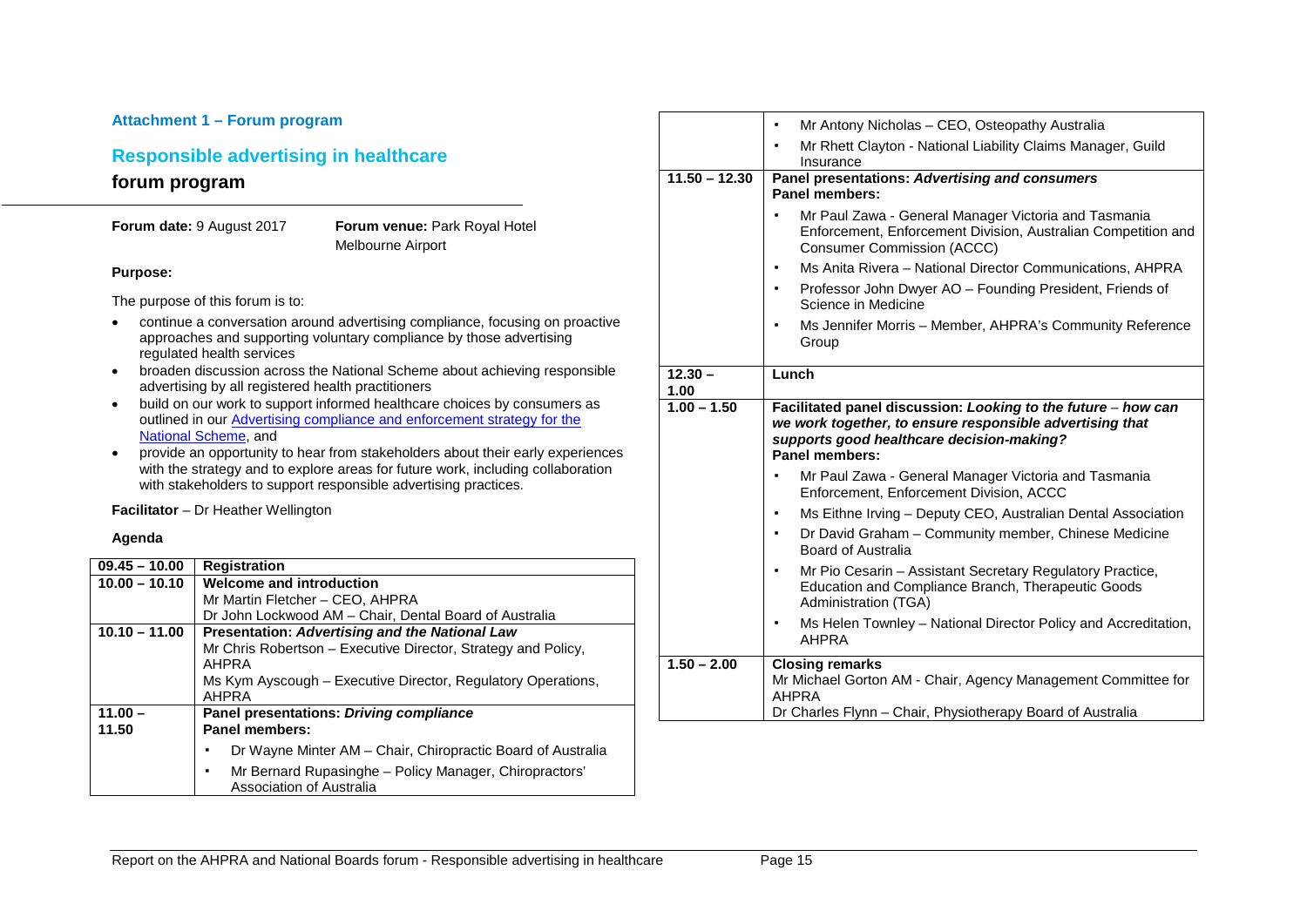### <span id="page-17-0"></span>**Attachment 2 – Panel sessions**

### <span id="page-17-1"></span>**Approaches to supporting compliance**

Four presenters discussed the approaches their organisations are taking to supporting compliance, followed by a panel discussion.

### Dr Wayne Minter, Chiropractic Board of Australia

Dr Wayne Minter AM, Chair of the Chiropractic Board of Australia, reiterated the Board's commitment to minimising public harm and promoting public good, and the risk-based regulatory approach of the National Boards. He welcomed the extension of the focus on compliance from the chiropractic profession to all regulated professions.

Since the Board hosted the 2016 forum on advertising compliance, it has developed and issued a large amount of information to registered practitioners, including guidance materials on chiropractic-specific examples of unacceptable advertising.

Some chiropractors have been successfully prosecuted in the magistrates' court for breaching advertising provisions and there has been wide publication of these outcomes, to ensure chiropractors are aware that the Board and AHPRA are committed to enforcement. He anticipates more opportunities for reporting enforcement outcomes as the new strategy is implemented.

At May 4 2017 there were 592 complaints about chiropractors, which transitioned to the new approach and were reassessed. Of the 337 that have been reassessed, more than 50 per cent are compliant. This compares very favourably with 17 – 40 per cent compliance in other professions experiencing high complaint numbers. It is thought that the better performance of the chiropractic profession is because of the strong education and engagement activities of the Board. The remaining 255 complaints will be reassessed in the next two weeks.

On May 4 2017, the Board received a new tranche of complaints that still need to be dealt with. The total number of new complaints is uncertain as some duplicate previously received complaints. The Board expects they will be assessed and dealt with in a timely manner under the new strategy.

### Mr Bernard Rupasinghe, Chiropractic Association of Australia

Mr Bernard Rupasinghe is Policy Manager for the Chiropractic Association of Australia, which has more than 2,500 members (of a total population of about 5,000 practising chiropractors).

Mr Rupasinghe noted that chiropractic is the profession most complained about with respect to advertising, with a significant proportion of recent complaints produced by the Friends of Science in Medicine. The volume of complaints has focused the association's attention to this issue.

It has been actively publishing and republishing materials defining chiropractors' obligations, describing the National Law and promoting the *Code of Conduct for chiropractors* and AHPRA's *Guidelines for advertising regulated health services*.

The association has published 12 articles and hosted three webinars specific on the topics of advertising, advertising obligations under the National Law and how to use social media. It has emailed members with case studies and stories about obligations under the National Law. Both the organisation's President and CEO have made significant policy statements on this issue. In total, over an 18-month period, there have been almost 30 communications to members about their National Law obligations.

In addition, the association has developed a *Quality care statement*, which applies to all members. It addresses:

- the association's expectation of compliance with the *Code of Conduct*
- the care of infants and children (including supporting the Australian Government's stance on immunisation),
- chiropractors' advertising obligations, including setting out expectation of compliance, and
- visiting health facilities and credentialing.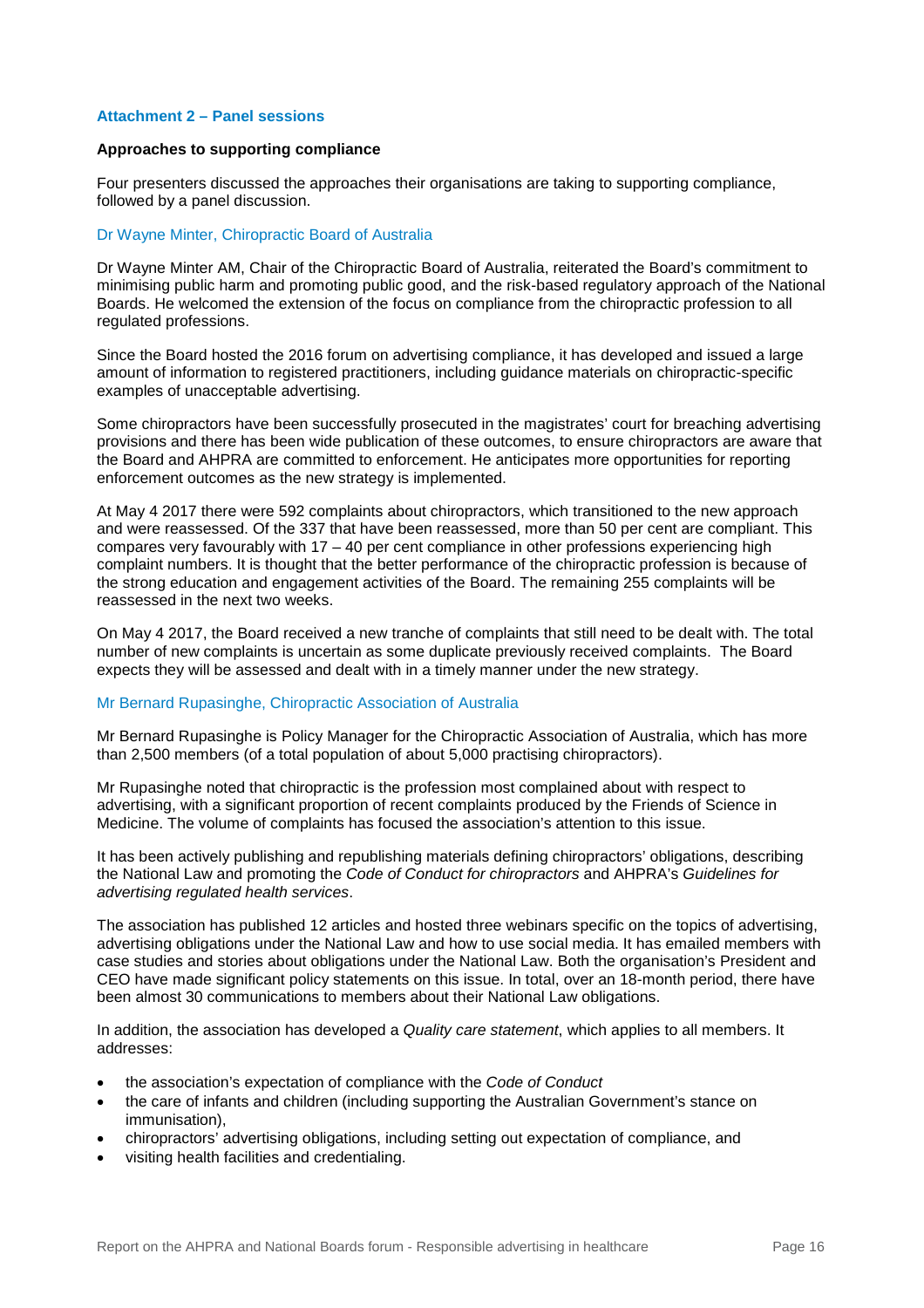The association has also published a paper: *Research Summary and Strategic Research Opportunities*. This lengthy document provides an overview of evidence for chiropractic and is published as an evidencebased practice resource to chiropractors.

### Mr Antony Nicolas, Osteopathy Australia

Mr Antony Nicolas is the CEO of Osteopathy Australia, which is the peak body representing the interests of osteopaths, osteopathy as a profession and consumer's right to access osteopathic services.

Mr Nicolas said that Osteopathy Australia is strongly supportive of best practice and good health regulation. It is advising its members to 'fix it [their advertising] or be fined'. He suggested that the effect of prosecutions on the broader profession depends on the communication of outcomes of successful prosecutions. Many small businesses are deterred from non-compliance by the prospect of a significant fine, and communication of that risk can be an effective compliance tool.

Mr Nicolas highlighted the numerous voluminous documents that describe practitioners' obligations and the difficulty they have interpreting the regulatory framework. He noted that many osteopathy businesses are under economic pressure and are taking advice from marketers on health professional regulation, which is risky. Most osteopaths, however, advertise and deliver services they believe are in the best interests of their patients.

Mr Nicolas noted that about 300 complaints have been lodged with AHPRA about advertising of osteopathy, with a large percentage relating to advertising of paediatric services. He also noted that there has never been a complaint about paediatric services lodged by a consumer of those services.

Osteopathy Australia has implemented an awareness-raising and educative approach, similar to that taken by the Chiropractic Association of Australia. It has provided simplified guidance, offered two webinars on advertising, provided reference examples with appropriate terminology and provided support to individual members. Osteopathy Australia is also fostering 'thought leaders' in the profession, using them to contact colleagues who appear to be having difficulty with compliance with advertising requirements and offer support or refer them to the association.

Mr Nicolas suggested that a number of professional associations have published treatment/condition lists, which may be non-compliant and should be reviewed.

### Mr Rhett Clayton, Guild Insurance

Mr Rhett Clayton is National Liability Claims Manager for Guild Insurance (Guild), which offers insurance to most regulated health practitioners.

Guild's role in driving compliance is limited. It deals with members at the time of policy inception/renewal, when it provides advice about risk and when a claim is incurred or made. Only a small proportion of insured members ever make a claim. It employs a risk manager who reviews claims, provides feedback including risk management and mitigation advice to members. That advice is disseminated through presentations at forums and articles published via partnerships with professional associations. Targeted communications have been published in relation to advertising matters.

Mr Clayton reported that about 20 per cent of those Guild would expect to receive letters are contacting Guild for advice. Guild is concerned with a lack of specificity in letters which is causing anxiety for members and limits Guild's ability to provide them with guidance. At times, the alleged advertising breach is not obvious to either the member or the insurer.

<span id="page-18-0"></span>Guild has observed a lot more engagement and discussion by its members about the issue of advertising compliance, but believes it is too early to know whether AHPRA's strategy will be effective.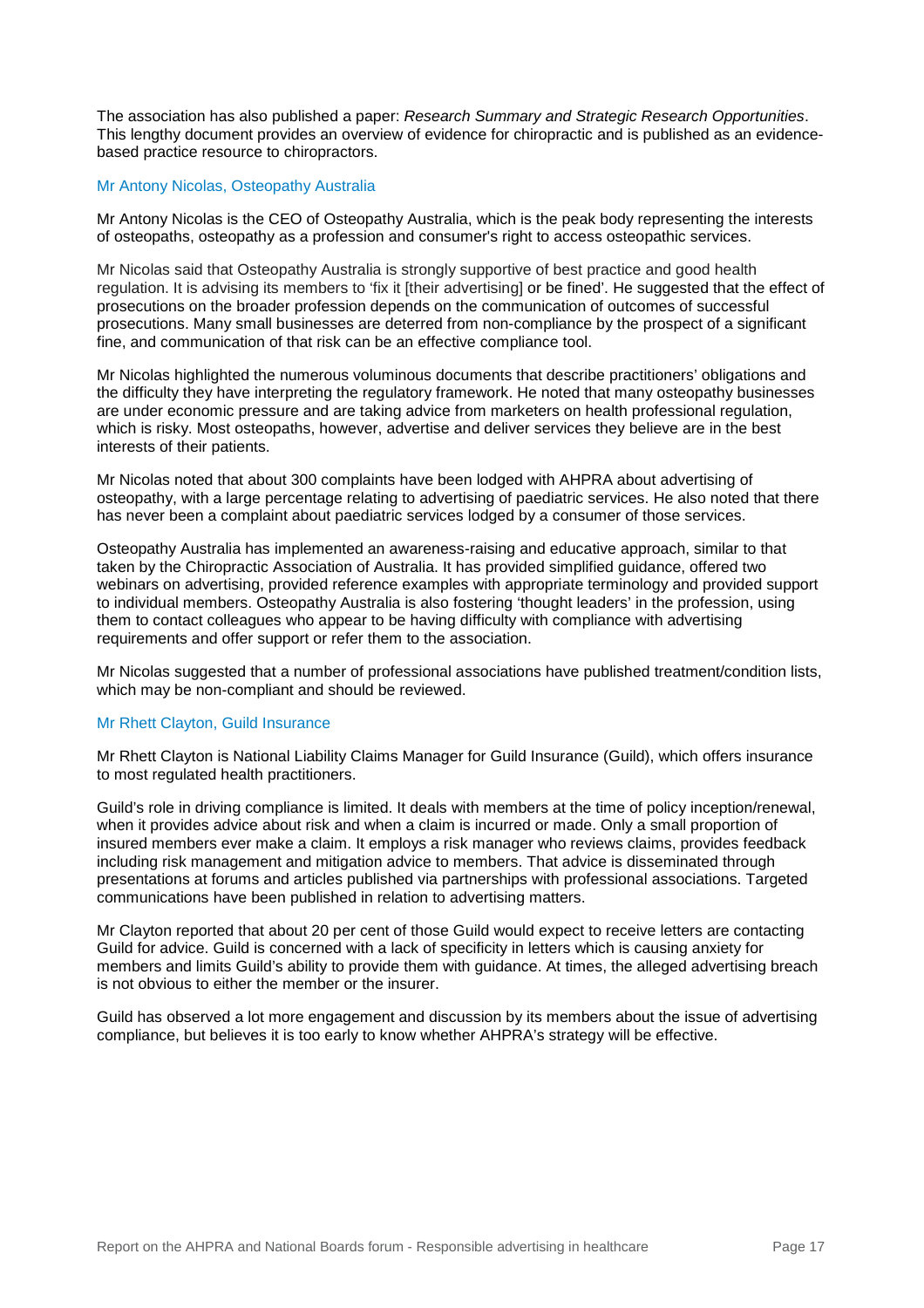### **Perspectives on advertising and consumers**

Four presenters discussed consumer needs and approaches to protecting consumers from false and misleading advertising, followed by a panel discussion.

### Mr Paul Zawa, Australian Competition and Consumer Commission

Mr Paul Zawa is Executive General Manager, Consumer Enforcement, Victoria and Tasmania with the ACCC. He discussed the role of section 29 of the ACL, which relevantly deals with false or misleading representations about the standard, value, quality or grade or services, and prohibits false testimonials. Section 29 is not displaced by the National Law. Unlike the National Law, prosecution occurs in the civil jurisdictions, which needs proof only on the balance of probabilities. Intention to mislead or deceive is irrelevant to the outcome of the prosecution. Penalties of up to \$1.1 million for corporations and \$220,000 for individuals may be imposed.

He suggested that consumers of healthcare need and should be given, clear information about costs and the offered course of treatment. Clear language should be used and claims should be evidence-based. He recommended that providers supply the private health insurance code for the proposed treatment. He suggested that consumers benefit from information about complaint handling systems and pathways, and provision of that information is likely to engender confidence in consumers.

### Ms Anita Rivera, AHPRA

Ms Anita Rivera is National Director of Communications for AHPRA. She detailed AHPRA's approach to raising awareness about advertising regulations and engaging meaningfully with consumers. She noted the low reported health literacy of Australians and the complexity of the National Scheme.

AHPRA's approach is to make information accessible and understandable to consumers. AHPRA has developed new materials to address the issues raised at the forum together with a supporting, consumerfacing campaign about a health practitioner's obligatons. The work is part of a larger project underway on consumer engagement in conjunction with AHPRA's Community Reference Group, some members of which were participants in the forum.

AHPRA communicates the outcomes of successful prosecutions quickly and broadly, targeting professions and the public. Prosecutions tend to attract media interest.

In 2016 AHPRA rolled out its first major consumer facing campaign, *Be Safe in the Knowledge*. There is a consumer page on AHPRA's website, and AHPRA ensures alignment of all key messages to consumers and healthcare professionals.

AHPRA is working with the Consumer Health Forum on a project to improve understanding of how to support higher risk, lower health literacy populations to make good healthcare decisions when they engage with health advertising. AHPRA is also an active participant in the Consumer Health Regulators Group, sharing information and work on how regulators can support consumers.

AHPRA has started research to support a specific 'public facing campaign' about what is acceptable advertising and how to make wiser decisions.

### Professor John Dwyer, Friends of Science in Medicine

Professor John Dwyer AO is President of Friends of Science in Medicine and Emeritus Professor of medicine at the University of New South Wales.

He suggested that fraudulent, misleading and ineffective healthcare is rampant in Australia. He acknowledged the progress AHPRA is making, but suggested regulatory weaknesses remain and an enhanced focus on prevention is needed.

Professor Dwyer questioned the TGA's approach to consumer protection, and in particular its focus on self-regulation and support for advertising of medicines on the basis of traditional use rather than evidence.

He suggested that:

• AHPRA's enabling legislation is weak and consumers are exposed to multiple risks including dangerous treatments, delayed diagnosis and therapy, psychological stress and financial loss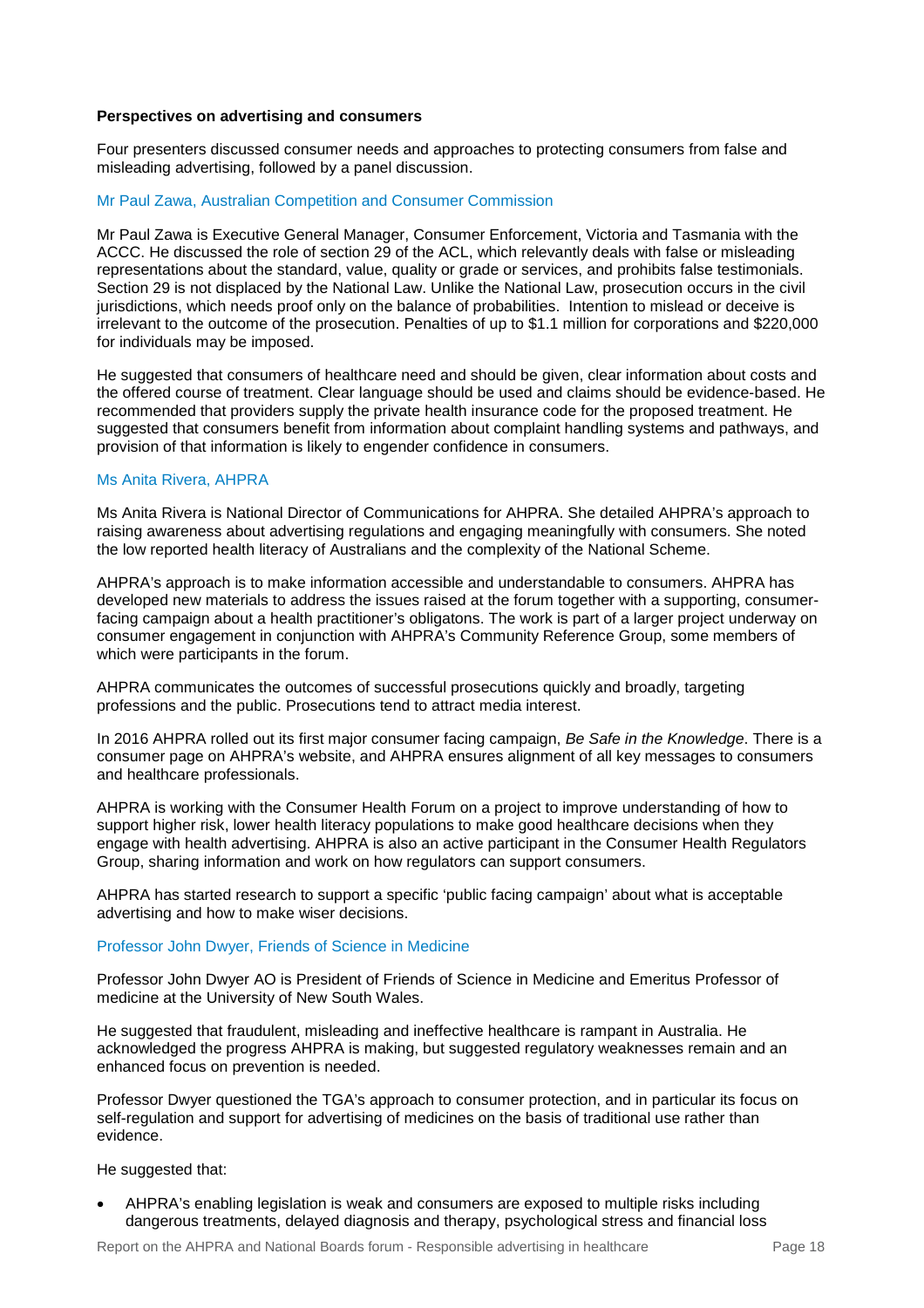- AHPRA has been too focused on protecting registrants' flexibility and innovation rather than consumer protection
- children are particularly vulnerable to the effects of misleading and deceptive advertising
- AHPRA has inadequate resources to handle a system in which thousands of registrants fail to offer evidence-based care
- AHPRA's investigations have been too slow, although this has improved recently
- it is very difficult for consumers to achieve restitution for harm suffered as a result of misleading and deceptive advertising, and
- AHPRA should seek more resources from the COAG Health Council.

Professor Dwyer questioned the link between responsible advertising in healthcare and responsible provision of healthcare. He suggested that AHPRA can regulate what practitioners say, but not what they do, and that this should change. He also observed that although registrants may correct their websites and use different language when their advertising is challenged, the commercial mindset of regulated practitioners is not changing and their corrections are not in the spirit of evidence-based medicine.

### Ms Jennifer Moris, AHPRA Community Reference Group

Ms Jennifer Morris, a member of AHPRA's Community Reference Group, posed four questions in her presentation:

- If a practice or claim is deemed dangerous enough that it is illegal to promote it in public, why can it be promoted to or carried out in a direct interaction with consumers? She suggested that when misleading claims are made face to face in practice, they are at least as dangerous, and probably more so, than when advertised. She suggested that while an incongruity remains between what can be said through an advertisement and what can be said in a face-to-face consultation, regulators' efforts to curb problematic advertising and practice will be undermined. She also suggested that this perceived incongruity explains why practitioners are puzzled when they receive letters. She contrasted the effect of the ACL, which she suggested prohibits misleading information promulgated through advertising as well as through direct communication. From a consumer perspective, it is the fact that such statements are made at all, not the medium in which they are made that matters.
- Why do health services seem to not think they are providing services? While in theory, ACL applies to regulated and unregulated practitioners, many resist this notion and many consumers do not think about it either. There is a sense among both providers and consumers that healthcare is special and too complex to be held to general standards, which leads to low expectations, impaired choices and difficulty getting restitution for harm caused by misleading or deceptive conduct.
- Why are advertising regulations tightly limited to regulated practitioners? She suggested that this leads to an uneven playing field, with unscrupulous individuals making outlandish claims to the vulnerable.
- Why can consumers not find the information they really want? She suggested consumers want information that is often not provided, about things like fees, wheelchair accessibility and practitioner conscientious objection. She suggested that advertising regulations limiting testimonials may perversely lead to an absence of this information, and that perversely consumers may have access to less information when trying to choose a surgeon than they have when trying to choose a café.

<span id="page-20-0"></span>She suggested that perhaps it would be more appropriate to regulate what practitioners need to say, as well as what they cannot say.